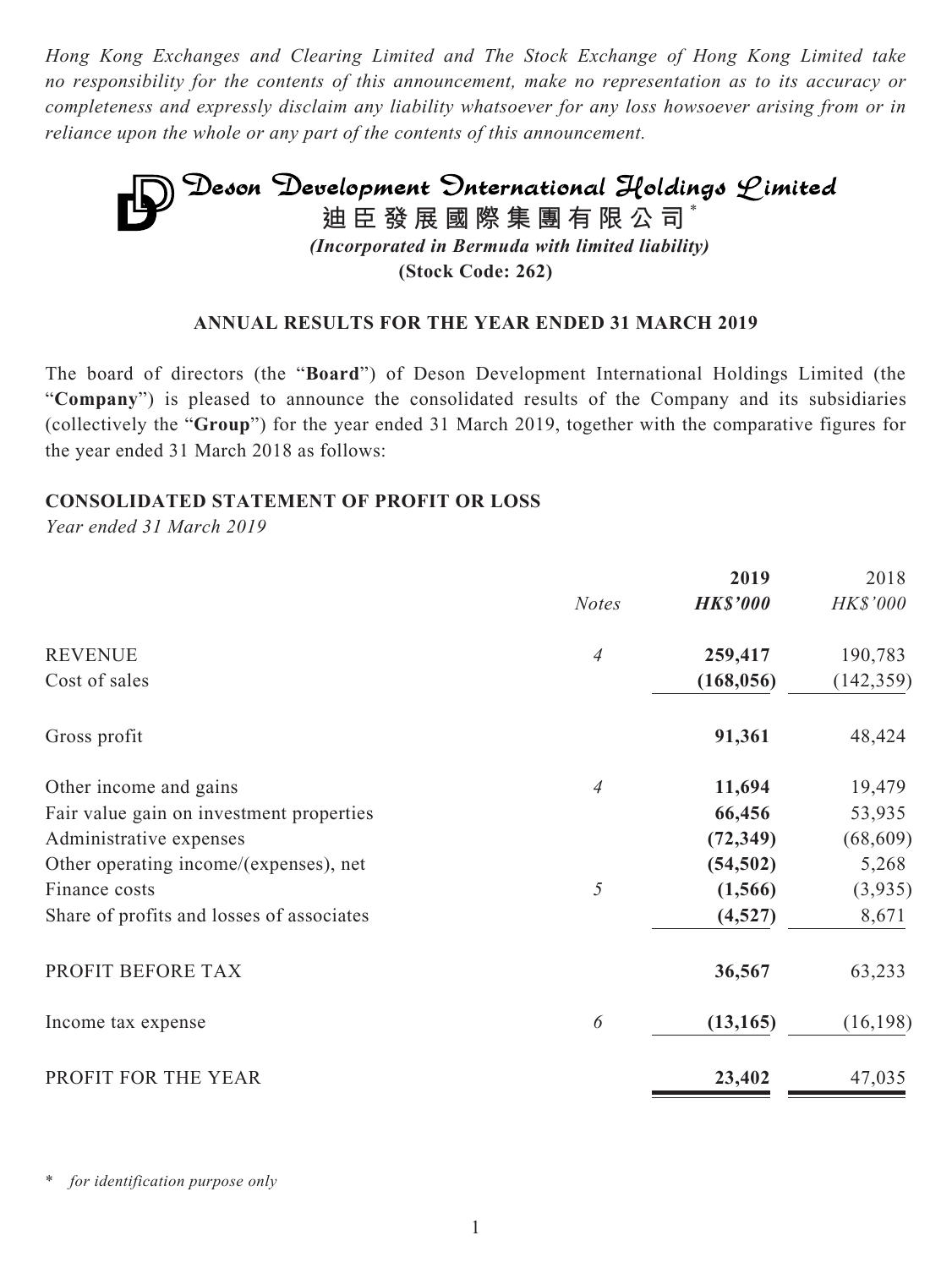## **CONSOLIDATED STATEMENT OF PROFIT OR LOSS (continued)**

*Year ended 31 March 2019*

|                                                                              |             | 2019            | 2018            |
|------------------------------------------------------------------------------|-------------|-----------------|-----------------|
|                                                                              | <b>Note</b> | <b>HK\$'000</b> | <b>HK\$'000</b> |
| Attributable to:                                                             |             |                 |                 |
| Owners of the Company                                                        |             | 27,486          | 47,776          |
| Non-controlling interests                                                    |             | (4,084)         | (741)           |
|                                                                              |             | 23,402          | 47,035          |
| EARNINGS PER SHARE ATTRIBUTABLE TO<br>ORDINARY EQUITY HOLDERS OF THE COMPANY | 8           |                 |                 |
| Basic and diluted                                                            |             | HK2.81 cents    | HK4.89 cents    |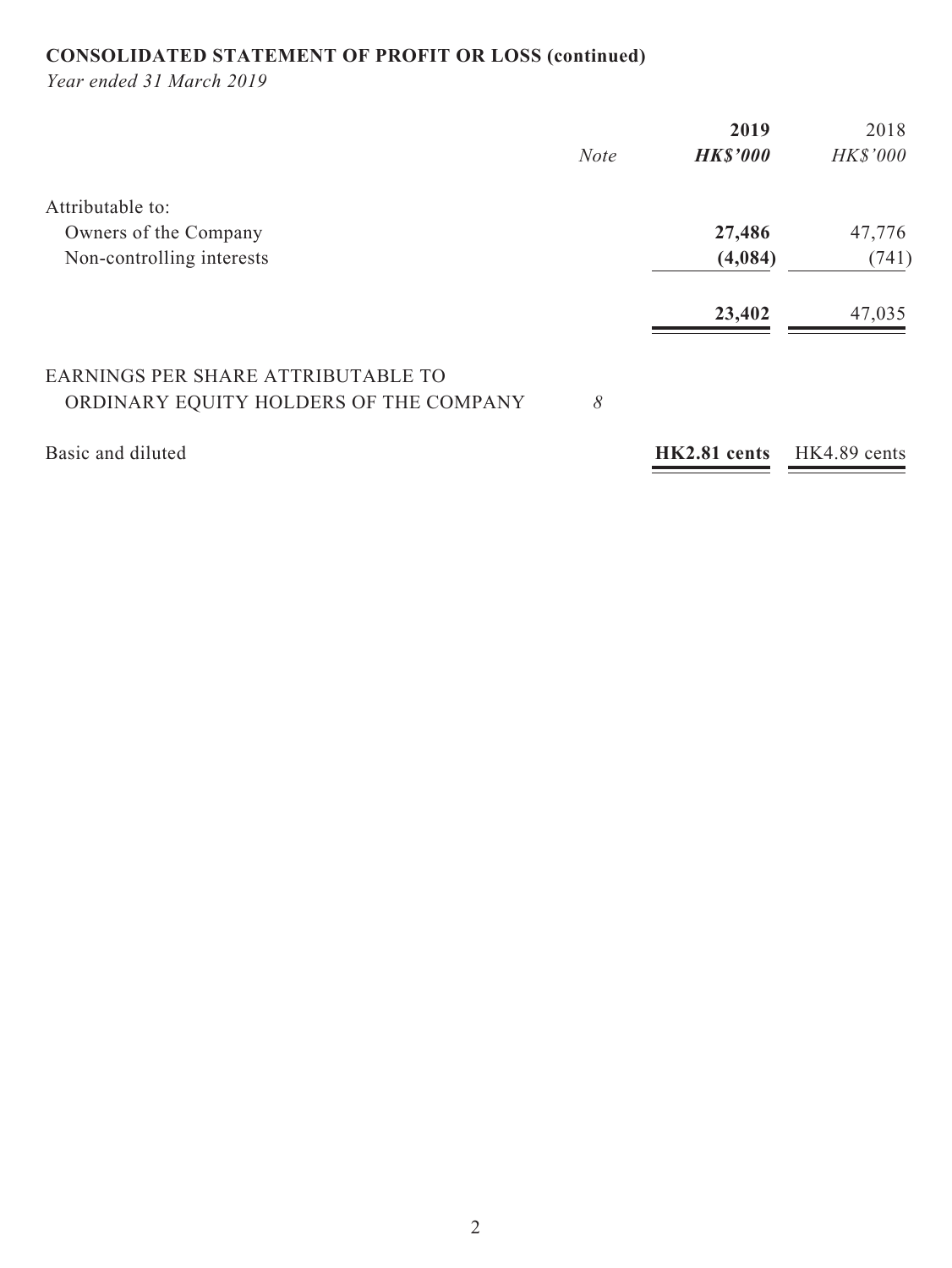### **CONSOLIDATED STATEMENT OF COMPREHENSIVE INCOME**

*Year ended 31 March 2019*

|                                                                                                                                           | 2019<br><b>HK\$'000</b> | 2018<br><b>HK\$'000</b> |
|-------------------------------------------------------------------------------------------------------------------------------------------|-------------------------|-------------------------|
| PROFIT FOR THE YEAR                                                                                                                       | 23,402                  | 47,035                  |
| OTHER COMPREHENSIVE INCOME                                                                                                                |                         |                         |
| Other comprehensive income/(loss) that may be reclassified<br>to profit or loss in subsequent periods:                                    |                         |                         |
| Exchange differences:<br>Exchange differences on translation of foreign operations<br>Reclassification adjustment for a foreign operation | (83, 352)               | 135,802                 |
| disposed of during the year                                                                                                               |                         | 3,281                   |
| Share of other comprehensive income/(loss) of associates                                                                                  | (1,608)                 | 850                     |
| Net other comprehensive income/(loss) that may be                                                                                         |                         |                         |
| reclassified to profit or loss in subsequent periods                                                                                      | (84,960)                | 139,933                 |
|                                                                                                                                           |                         |                         |
| Other comprehensive income that will not be reclassified                                                                                  |                         |                         |
| to profit or loss in subsequent periods:<br>Equity investment designated at fair value through                                            |                         |                         |
| other comprehensive income:                                                                                                               |                         |                         |
| Changes in fair value                                                                                                                     | (8,400)                 |                         |
| Income tax effect                                                                                                                         | 622                     |                         |
| Leasehold land and buildings:                                                                                                             |                         |                         |
| Surplus on revaluation                                                                                                                    | 14,422                  | 13,152                  |
| Income tax effect                                                                                                                         | (2,663)                 | (2,610)                 |
| Share of other comprehensive income of associates                                                                                         | 715                     | 419                     |
|                                                                                                                                           |                         |                         |
| Net other comprehensive income that will not be<br>reclassified to profit or loss in subsequent periods                                   | 4,696                   | 10,961                  |
|                                                                                                                                           |                         |                         |
| OTHER COMPREHENSIVE INCOME/(LOSS) FOR                                                                                                     |                         |                         |
| THE YEAR, NET OF TAX                                                                                                                      | (80, 264)               | 150,894                 |
| TOTAL COMPREHENSIVE INCOME/(LOSS)                                                                                                         |                         |                         |
| FOR THE YEAR                                                                                                                              | (56, 862)               | 197,929                 |
|                                                                                                                                           |                         |                         |
| Attributable to:                                                                                                                          |                         |                         |
| Owners of the Company                                                                                                                     | (52, 790)               | 198,658                 |
| Non-controlling interests                                                                                                                 | (4,072)                 | (729)                   |
|                                                                                                                                           | (56, 862)               | 197,929                 |
|                                                                                                                                           |                         |                         |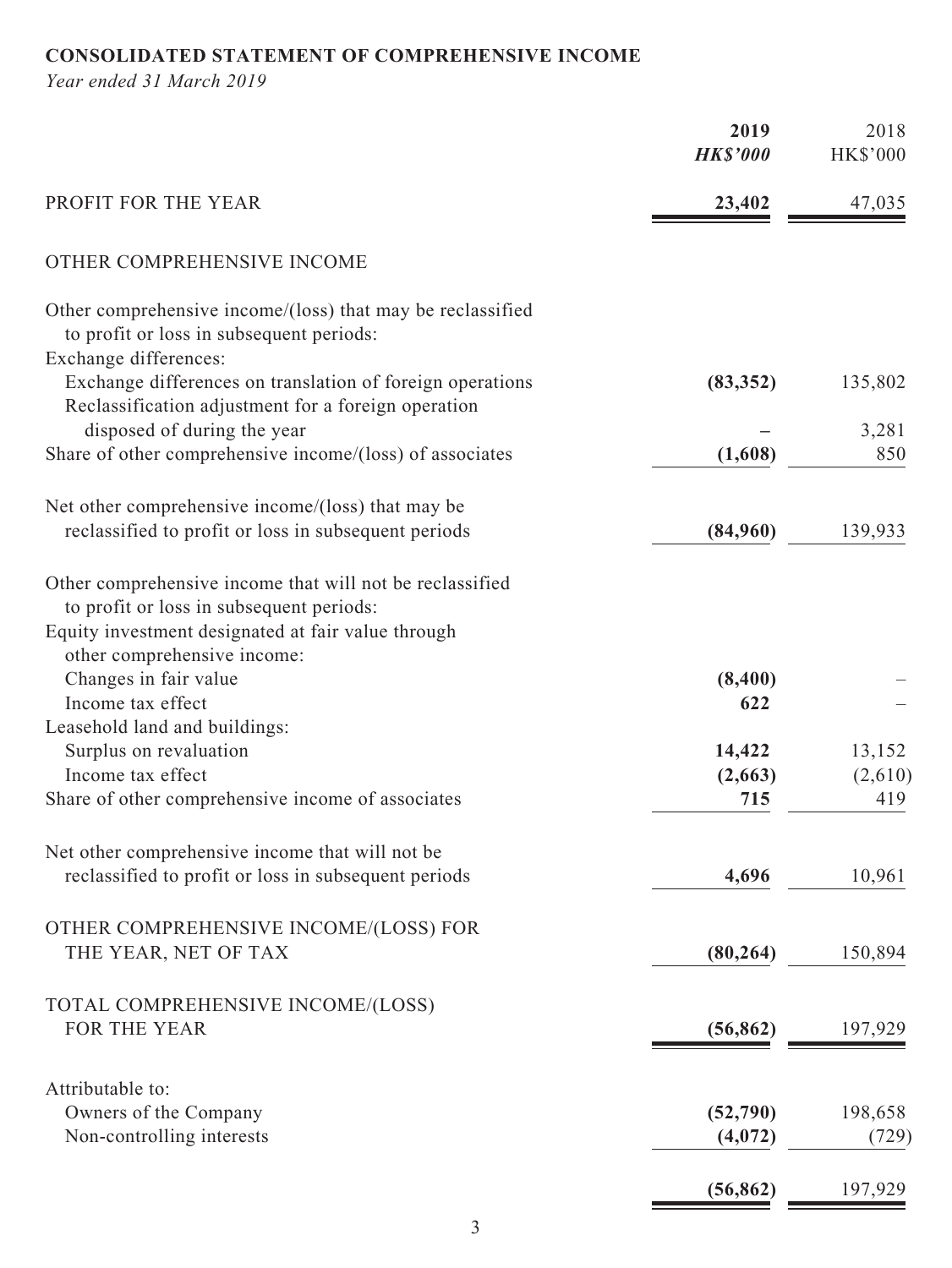### **CONSOLIDATED STATEMENT OF FINANCIAL POSITION**

*31 March 2019*

|                                                       |              | 2019            | 2018      |
|-------------------------------------------------------|--------------|-----------------|-----------|
|                                                       | <b>Notes</b> | <b>HK\$'000</b> | HK\$'000  |
| NON-CURRENT ASSETS                                    |              |                 |           |
| Property, plant and equipment                         |              | 228,562         | 226,736   |
| Investment properties                                 |              | 1,031,589       | 1,031,125 |
| Investments in associates                             |              | 27,109          | 118,352   |
| Equity investment designated at fair value through    |              |                 |           |
| other comprehensive income                            |              | 9,400           |           |
| Equity investments at fair value through              |              |                 |           |
| profit or loss                                        |              | 105,380         |           |
| Available-for-sale investments                        |              |                 | 21,641    |
|                                                       |              |                 |           |
| Total non-current assets                              |              | 1,402,040       | 1,397,854 |
| <b>CURRENT ASSETS</b>                                 |              |                 |           |
| Due from associates                                   |              | 4,515           | 576       |
| Due from related companies                            |              | 4,237           | 3,479     |
| Properties held for sale under development            |              |                 |           |
| and properties held for sale                          |              | 973,913         | 1,130,094 |
| Inventories                                           |              | 11,505          | 8,195     |
| Accounts receivable                                   | 9            | 20,655          | 34,300    |
| Prepayments, deposits and other receivables           |              | 46,789          | 30,938    |
| Financial assets at fair value through profit or loss |              |                 | 4,510     |
| Tax recoverable                                       |              | 27,234          |           |
| Pledged deposits                                      |              | 3,000           | 126,000   |
| Cash and cash equivalents                             |              | 29,487          | 68,259    |
|                                                       |              | 1,121,335       | 1,406,351 |
| Non-current asset classified as held for sale         | 12           | 68,589          |           |
|                                                       |              |                 |           |
| Total current assets                                  |              | 1,189,924       | 1,406,351 |
| <b>CURRENT LIABILITIES</b>                            |              |                 |           |
| Accounts payable                                      | 10           | 6,655           | 12,253    |
| Other payables and accruals                           |              | 299,480         | 318,778   |
| Due to associates                                     |              | 5,177           | 5,258     |
| Tax payable                                           |              | 22,499          | 36,359    |
| Interest-bearing bank and other borrowings            |              | 226,632         | 271,721   |
|                                                       |              |                 |           |
| Total current liabilities                             |              | 560,443         | 644,369   |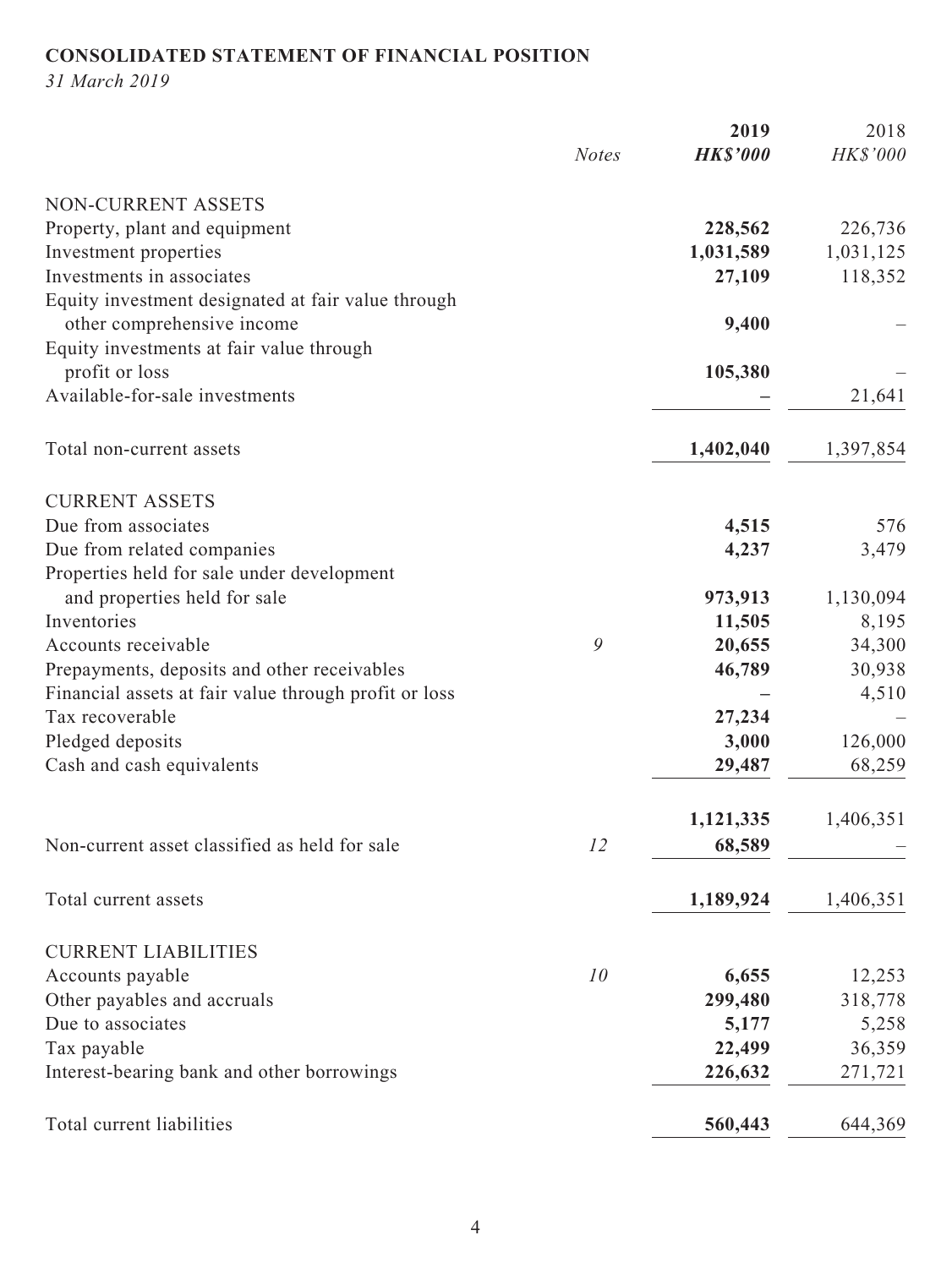## **CONSOLIDATED STATEMENT OF FINANCIAL POSITION (continued)**

*31 March 2019*

|                                              |             | 2019            | 2018      |
|----------------------------------------------|-------------|-----------------|-----------|
|                                              | <b>Note</b> | <b>HK\$'000</b> | HK\$'000  |
| NET CURRENT ASSETS                           |             | 629,481         | 761,982   |
| TOTAL ASSETS LESS CURRENT LIABILITIES        |             | 2,031,521       | 2,159,836 |
| NON-CURRENT LIABILITIES                      |             |                 |           |
| Interest-bearing bank and other borrowings   |             | 192,642         | 340,241   |
| Deferred tax liabilities                     |             | 191,538         | 169,791   |
| Total non-current liabilities                |             | 384,180         | 510,032   |
| Net assets                                   |             | 1,647,341       | 1,649,804 |
| <b>EQUITY</b>                                |             |                 |           |
| Equity attributable to owners of the Company |             |                 |           |
| Issued capital                               | 11          | 97,788          | 97,788    |
| Reserves                                     |             | 1,553,485       | 1,552,625 |
|                                              |             | 1,651,273       | 1,650,413 |
| <b>Non-controlling interests</b>             |             | (3,932)         | (609)     |
| Total equity                                 |             | 1,647,341       | 1,649,804 |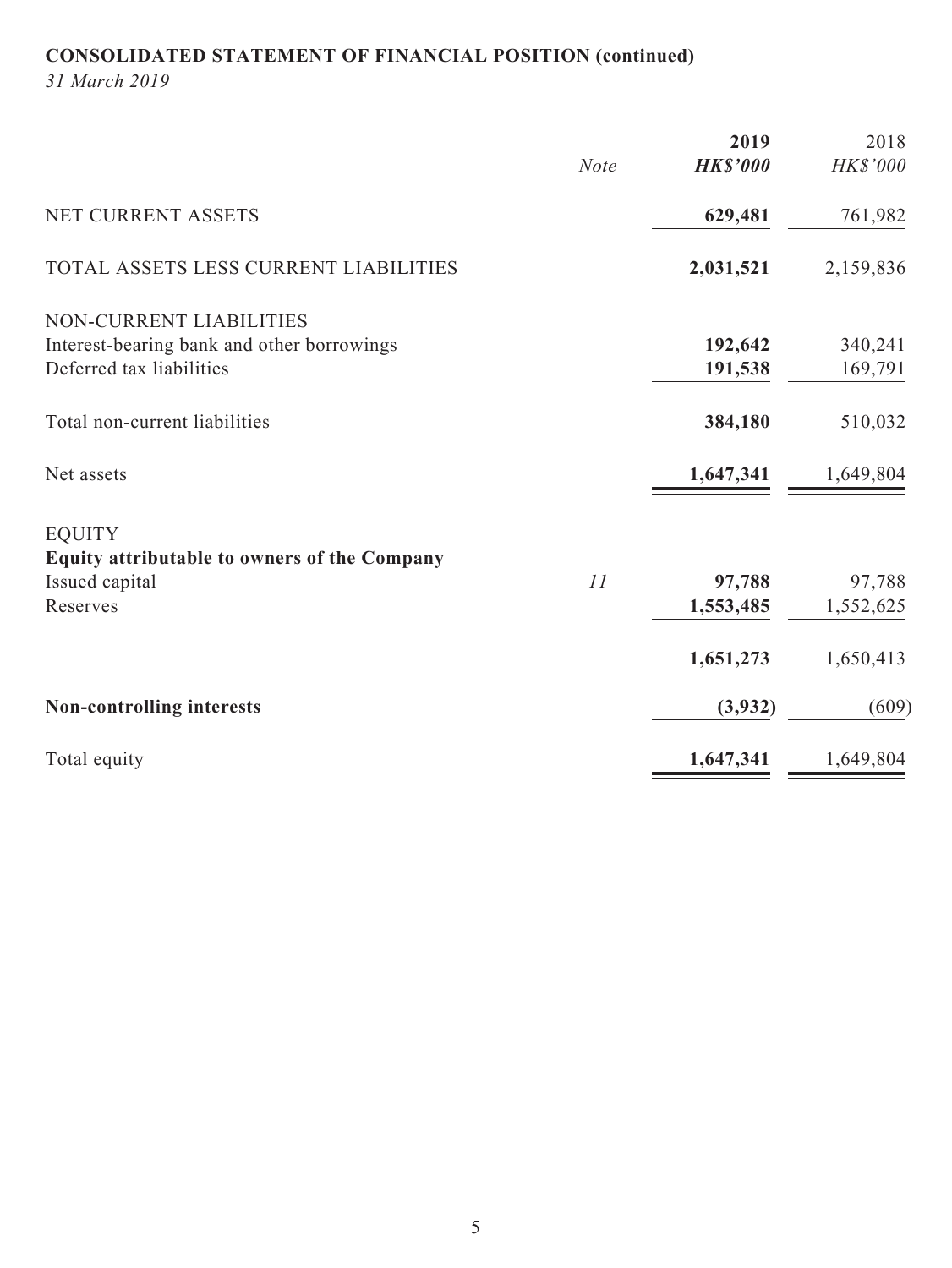### **NOTES TO FINANCIAL STATEMENTS**

*31 March 2019*

#### **1. CORPORATE AND GROUP INFORMATION**

Deson Development International Holdings Limited (the "**Company**") is a limited liability company incorporated in Bermuda. The principal place of business of the Company is located at 11th Floor, Nanyang Plaza, 57 Hung To Road, Kwun Tong, Kowloon, Hong Kong.

During the year, the Group was involved in the following activities:

- property development and investment; and
- trading of medical equipment and home security and automation products.

#### **2.1 BASIS OF PREPARATION**

These financial statements have been prepared in accordance with Hong Kong Financial Reporting Standards ("**HKFRSs**") (which include all Hong Kong Financial Reporting Standards, Hong Kong Accounting Standards ("**HKASs**") and Interpretations) issued by the Hong Kong Institute of Certified Public Accountants ("**HKICPA**"), accounting principles generally accepted in Hong Kong and the disclosure requirements of the Hong Kong Companies Ordinance. They have been prepared under the historical cost convention, except for leasehold land and buildings classified as property, plant and equipment, investment properties and equity investments which have been measured at fair value. These financial statements are presented in Hong Kong dollars ("**HK\$**") and all values are rounded to the nearest thousand (HK\$'000) except when otherwise indicated.

#### **Basis of consolidation**

The consolidated financial statements include the financial statements of the Company and its subsidiaries (collectively referred to as the "**Group**") for the year ended 31 March 2019. A subsidiary is an entity (including a structured entity), directly or indirectly, controlled by the Company. Control is achieved when the Group is exposed, or has rights, to variable returns from its involvement with the investee and has the ability to affect those returns through its power over the investee (i.e., existing rights that give the Group the current ability to direct the relevant activities of the investee).

When the Company has, directly or indirectly, less than a majority of the voting or similar rights of an investee, the Group considers all relevant facts and circumstances in assessing whether it has power over an investee, including:

- (a) the contractual arrangement with the other vote holders of the investee;
- (b) rights arising from other contractual arrangements; and
- (c) the Group's voting rights and potential voting rights.

The financial statements of the subsidiaries are prepared for the same reporting period as the Company, using consistent accounting policies. The results of subsidiaries are consolidated from the date on which the Group obtains control, and continue to be consolidated until the date that such control ceases.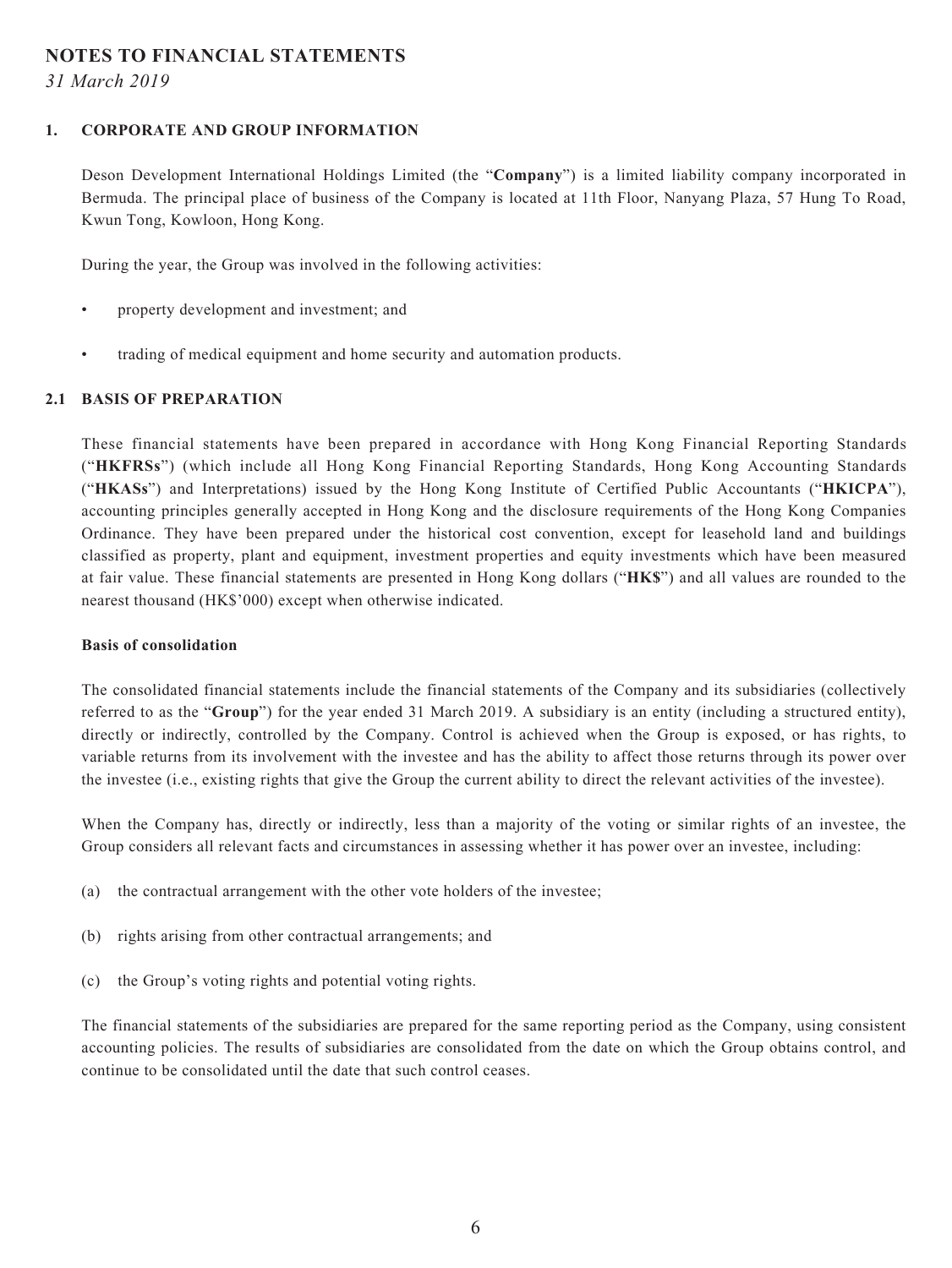#### **2.1 BASIS OF PREPARATION (continued)**

#### **Basis of consolidation (continued)**

Profit or loss and each component of other comprehensive income are attributed to the owners of the Company and to the non-controlling interests, even if this results in the non-controlling interests having a deficit balance. All intra-group assets and liabilities, equity, income, expenses and cash flows relating to transactions between members of the Group are eliminated in full on consolidation.

The Group reassesses whether or not it controls an investee if facts and circumstances indicate that there are changes to one or more of the three elements of control described above. A change in the ownership interest of a subsidiary, without a loss of control, is accounted for as an equity transaction.

If the Group loses control over a subsidiary, it derecognises (i) the assets (including goodwill) and liabilities of the subsidiary, (ii) the carrying amount of any non-controlling interest and (iii) the cumulative translation differences recorded in equity; and recognises (i) the fair value of the consideration received, (ii) the fair value of any investment retained and (iii) any resulting surplus or deficit in profit or loss. The Group's share of components previously recognised in other comprehensive income is reclassified to profit or loss or retained profits, as appropriate, on the same basis as would be required if the Group had directly disposed of the related assets or liabilities.

#### **2.2 CHANGES IN ACCOUNTING POLICIES AND DISCLOSURES**

The Group has adopted the following new and revised HKFRSs for the first time for the current year's financial statements.

| Amendments to HKFRS 2               | Classification and Measurement of Share-based Payment Transactions |
|-------------------------------------|--------------------------------------------------------------------|
| Amendments to HKFRS 4               | Applying HKFRS 9 Financial Instruments with HKFRS 4                |
|                                     | <i>Insurance Contracts</i>                                         |
| HKFRS 9                             | <b>Financial Instruments</b>                                       |
| HKFRS 15                            | Revenue from Contracts with Customers                              |
| Amendments to HKFRS 15              | Clarifications to HKFRS 15 Revenue from Contracts with Customers   |
| Amendments to HKAS 40               | <b>Transfers of Investment Property</b>                            |
| HK(IFRIC)-Int 22                    | Foreign Currency Transactions and Advance Consideration            |
| Annual Improvements 2014-2016 Cycle | Amendments to HKFRS 1 and HKAS 28                                  |
|                                     |                                                                    |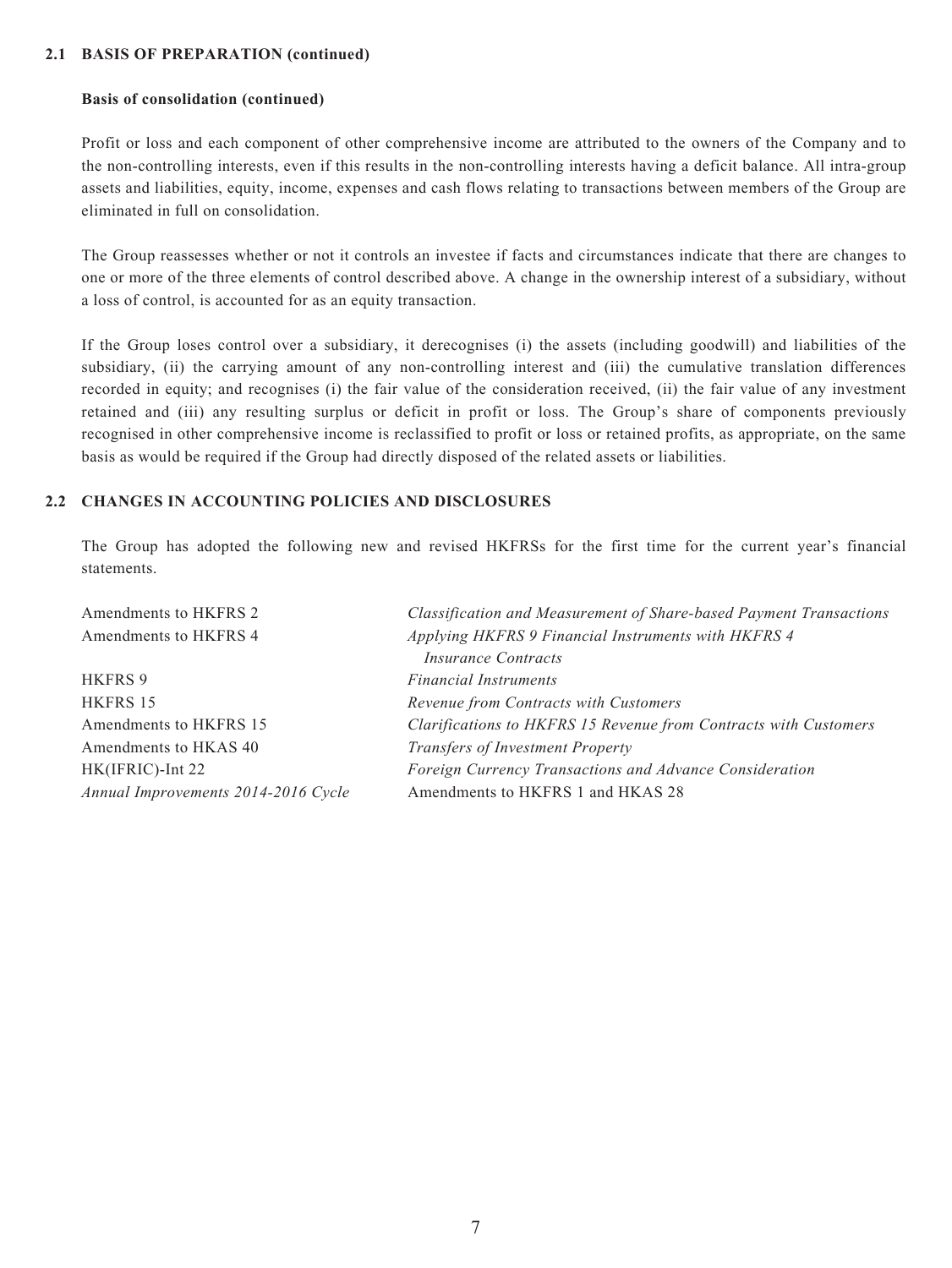Except for the amendments to HKFRS 4 and Annual Improvements 2014-2016 Cycle, which are not relevant to the preparation of the Group's financial statements, the nature and the impact of the new and revised HKFRSs are described below:

- (a) Amendments to HKFRS 2 in August 2016 that address three main areas: the effects of vesting conditions on the measurement of a cash-settled share-based payment transaction; the classification of a share-based payment transaction with net settlement features for withholding a certain amount in order to meet an employee's tax obligation associated with the share-based payment; and accounting where a modification to the terms and conditions of a share-based payment transaction changes its classification from cash-settled to equity-settled. The amendments clarify that the approach used to account for vesting conditions when measuring equity-settled share-based payments also applies to cash-settled share-based payments. The amendments introduce an exception so that a share-based payment transaction with net share settlement features for withholding a certain amount in order to meet the employee's tax obligation is classified in its entirety as an equity-settled share-based payment transaction when certain conditions are met. Furthermore, the amendments clarify that if the terms and conditions of a cash-settled share-based payment transaction are modified, with the result that it becomes an equity-settled share-based payment transaction, the transaction is accounted for as an equity-settled transaction from the date of the modification. The amendments have had no impact on the financial position or performance of the Group as the Group does not have any cash-settled share-based payment transactions and has no share-based payment transactions with net settlement features for withholding tax.
- (b) HKFRS 9 *Financial Instruments* replaces HKAS 39 *Financial Instruments: Recognition and Measurement* for annual periods beginning on or after 1 January 2018, bringing together all three aspects of the accounting for financial instruments: classification and measurement, impairment and hedge accounting.

With the exception of hedge accounting, which the Group has applied prospectively, the Group has recognised the transition adjustments against the applicable opening balances in equity at 1 April 2018. Therefore, the comparative information was not restated and continues to be reported under HKAS 39.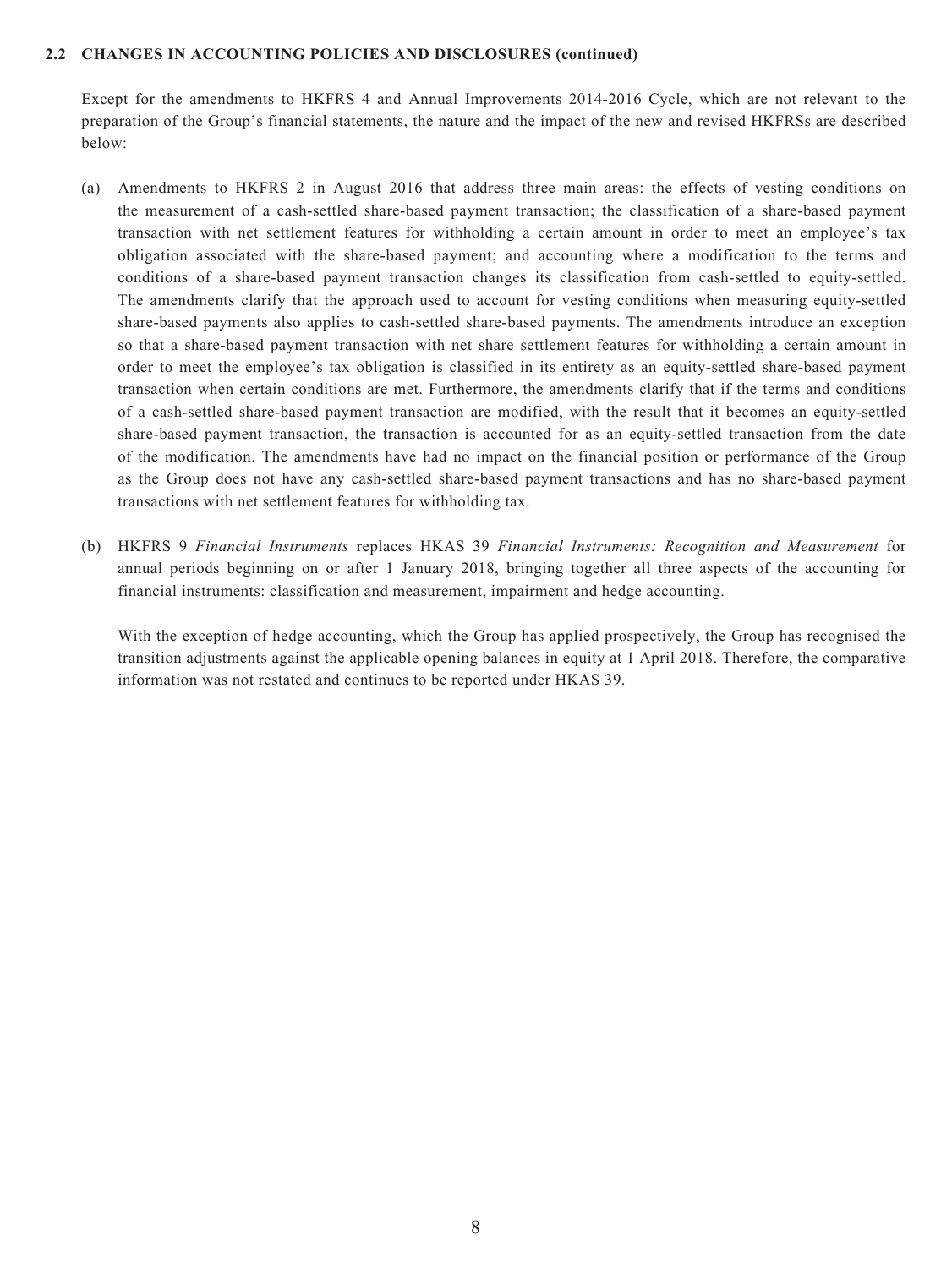#### (b) (continued)

#### *Classification and measurement*

The following information sets out the impacts of adopting HKFRS 9 on the statement of financial position, including the effect of replacing HKAS 39's incurred credit loss calculations with HKFRS 9's expected credit losses ("**ECLs**").

A reconciliation between the carrying amounts under HKAS 39 and the balances reported under HKFRS 9 as at 1 April 2018 is as follows:

|                                                                                         |              | <b>HKAS 39 measurement</b> |                   |                                         |                              |                   |                    | <b>HKFRS 9 measurement</b>       |
|-----------------------------------------------------------------------------------------|--------------|----------------------------|-------------------|-----------------------------------------|------------------------------|-------------------|--------------------|----------------------------------|
|                                                                                         |              |                            |                   | Re-                                     |                              |                   |                    |                                  |
|                                                                                         | <b>Notes</b> | Category                   | HK\$'000          | Amount classification<br><b>HKS'000</b> | <b>ECL</b><br><b>HKS'000</b> | Other<br>HK\$'000 | Amount<br>HK\$'000 | Category                         |
| <b>Financial assets</b>                                                                 |              |                            |                   |                                         |                              |                   |                    |                                  |
| Available-for-sale investments                                                          |              | AFS <sup>2</sup>           | 21,641            | (21, 641)                               |                              |                   |                    | N/A                              |
| To: Equity investment designated at fair<br>value through other comprehensive<br>income | (i)          |                            |                   | (11, 584)                               |                              |                   |                    |                                  |
| To: Equity investments at fair value<br>through profit or loss                          | (ii)         |                            | $\qquad \qquad -$ | (10,057)                                |                              |                   |                    |                                  |
| Equity investment designated at fair value<br>through other comprehensive income        |              | N/A                        |                   | 11,584                                  |                              | 6,216             | 17,800             | FVOCI <sup>1</sup><br>(equity)   |
| From: Available-for-sale investments                                                    | (i)          |                            |                   | 11,584                                  |                              |                   |                    |                                  |
| Equity investments at fair value through<br>profit and loss                             |              | N/A                        |                   | 10,057                                  |                              | 64,943            | 75,000             | FVPL <sup>3</sup><br>(mandatory) |
| From: Available-for-sale investments                                                    | (ii)         |                            |                   | 10,057                                  |                              |                   |                    |                                  |
| Financial assets at fair value through<br>profit or loss                                |              | <b>FVPL</b>                | 4,510             |                                         |                              |                   | 4,510              | FVPL<br>(mandatory)              |
| Other assets                                                                            |              |                            |                   |                                         |                              |                   |                    |                                  |
| Investments in associates                                                               |              | N/A                        | 118,352           |                                         |                              | (3,551)           | 114,801            | $\rm N/A$                        |
| <b>Other liabilities</b><br>Deferred tax liabilities                                    |              | N/A                        | 169,791           |                                         |                              | 7,116             | 176,907            | N/A                              |
|                                                                                         |              |                            |                   |                                         |                              |                   |                    |                                  |

<sup>1</sup> FVOCI: financial assets at fair value through other comprehensive income

<sup>2</sup> AFS: Available-for-sale investments

<sup>3</sup> FVPL: financial assets at fair value through profit or loss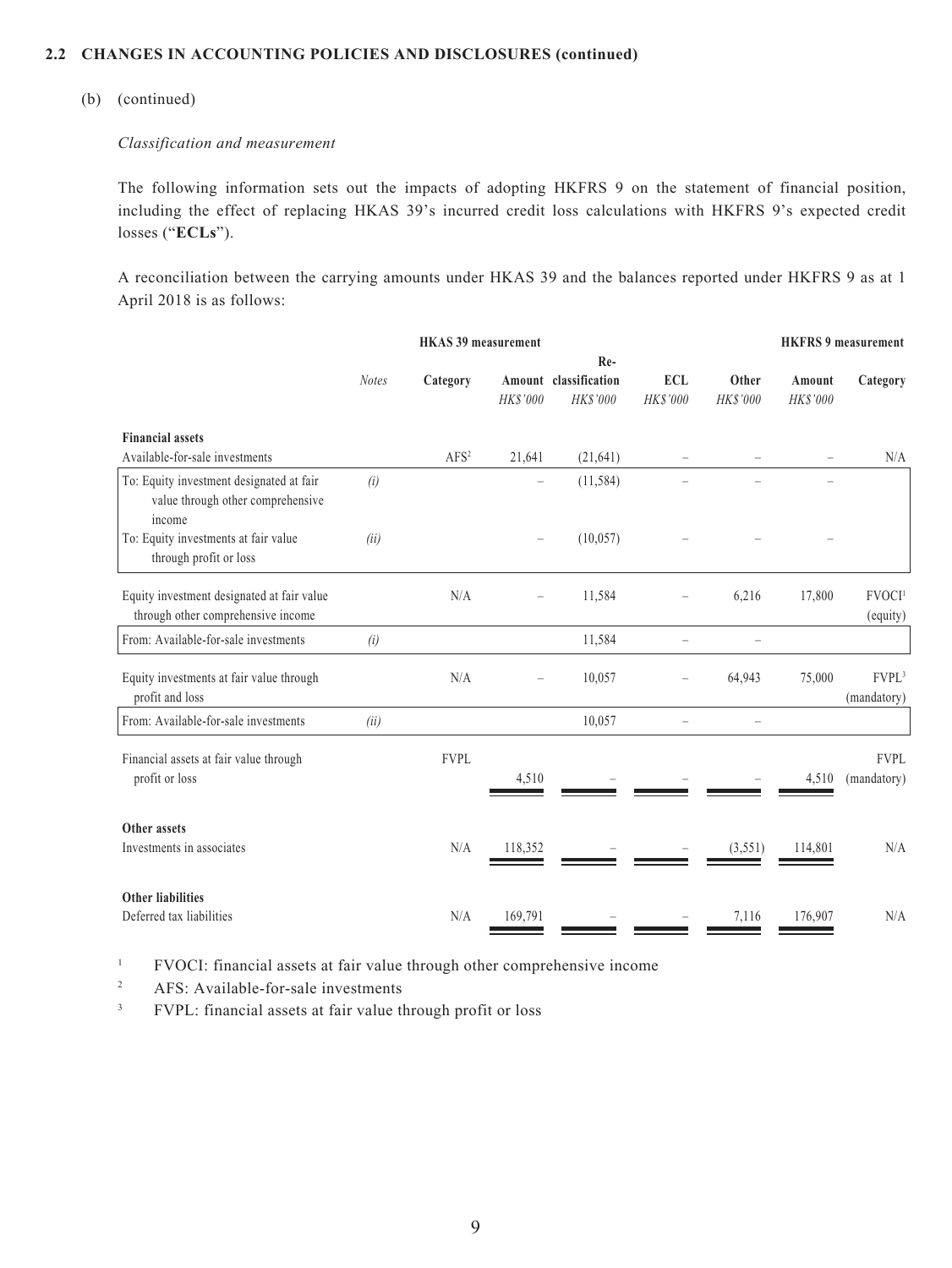#### (b) (continued)

*Classification and measurement (continued)*

*Notes:*

- (i) The Group has elected the option to irrevocably designate certain of its previous available-for-sale equity investments as equity investment designated at fair value through other comprehensive income.
- (ii) The Group has classified its unlisted investments previously classified as available-for-sale investments as equity investments measured at fair value through profit or loss.

As of 1 April 2018, other financial assets, including amounts due from associates and related companies, accounts receivable, financial assets included in prepayments, deposits and other receivables, pledged deposits, and cash and cash equivalents, previously classified as loans and receivables under HKAS 39 were reclassified to financial assets at amortised cost under HKFRS 9 at their original carrying values, and there have been no changes to the classification or measurement of financial liabilities as a result of the adoption of HKFRS 9.

#### *Impact on reserves and retained profits*

The impact of transition to HKFRS 9 on reserves and retained profits is as follows:

|                                                                                  | <b>Reserves and</b>                 |
|----------------------------------------------------------------------------------|-------------------------------------|
|                                                                                  | retained profits<br><b>HK\$'000</b> |
| Fair value reserve under HKFRS 9                                                 |                                     |
| Balance as at 31 March 2018 under HKAS 39                                        |                                     |
| Remeasurement of equity investment designated at fair value through other        |                                     |
| comprehensive income previously measured at cost under HKAS 39                   | 6,216                               |
| Deferred tax in relation to the above                                            | (622)                               |
| Balance as at 1 April 2018 under HKFRS 9                                         | 5,594                               |
| <b>Retained profits</b>                                                          |                                     |
| Balance as at 31 March 2018 under HKAS 39                                        | 1,048,053                           |
| Remeasurement of equity investments at fair value through profit or loss         |                                     |
| previously measured at cost less impairment under HKAS 39                        | 64,943                              |
| Deferred tax in relation to the above                                            | (6, 494)                            |
| Equity accounting for effect of adoption of HKFRS 9 in investments in associates | (3, 551)                            |
| Balance as at 1 April 2018 under HKFRS 9                                         | 1,102,951                           |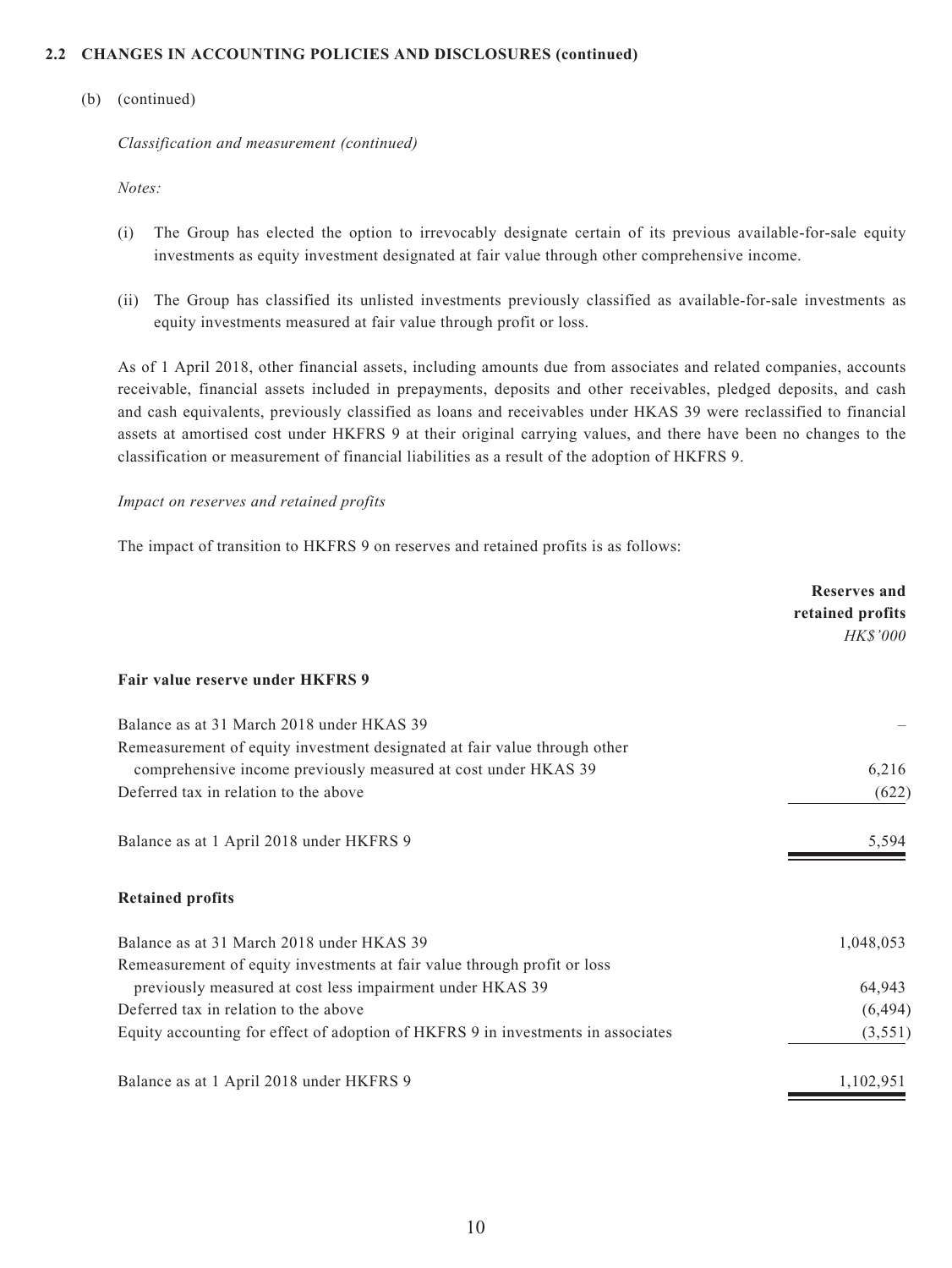(c) HKFRS 15 and its amendments replace HKAS 11 *Construction Contracts*, HKAS 18 *Revenue* and related interpretations and it applies, with limited exceptions, to all revenue arising from contracts with customers. HKFRS 15, issued in July 2014, establishes a new five-step model to account for revenue arising from contracts with customers. Under HKFRS 15, revenue is recognised at an amount that reflects the consideration to which an entity expects to be entitled in exchange for transferring goods or services to a customer. The principles in HKFRS 15 provide a more structured approach for measuring and recognising revenue. The standard also introduces extensive qualitative and quantitative disclosure requirements, including disaggregation of total revenue, information about performance obligations, changes in contract asset and liability account balances between periods and key judgements and estimates. As a result of the application of HKFRS 15, the Group has changed the accounting policy with respect to revenue recognition.

The Group has adopted HKFRS 15 using the modified retrospective method of adoption. Under this method, the standard can be applied either to all contracts at the date of initial application or only to contracts that are not completed at this date. The Group has elected to apply the standard to contracts that are not completed as at 1 April 2018.

The cumulative effect of the initial application of HKFRS 15 was recognised as an adjustment to the opening balance of retained profits as at 1 April 2018. Therefore, the comparative information was not restated and continues to be reported under HKAS 11, HKAS 18 and related interpretations.

Set out below are the amounts by which each financial statement line item was affected as at 1 April 2018 as a result of the adoption of HKFRS 15:

|                             | <b>Notes</b> | Increase/<br>(decrease)<br><b>HK\$'000</b> |
|-----------------------------|--------------|--------------------------------------------|
| <b>Assets</b>               |              |                                            |
| Investments in associates   | (ii)         | (1,953)                                    |
| <b>Liabilities</b>          |              |                                            |
| Receipts in advance*        | (i)          | (268, 265)                                 |
| Contract liabilities*       | (i)          | 268,265                                    |
| Other payables and accruals |              |                                            |
| <b>Equity</b>               |              |                                            |
| Retained profits            | (ii)         | (1,953)                                    |

Both balances are included in other payables and accruals on the face of the consolidated statement of financial position.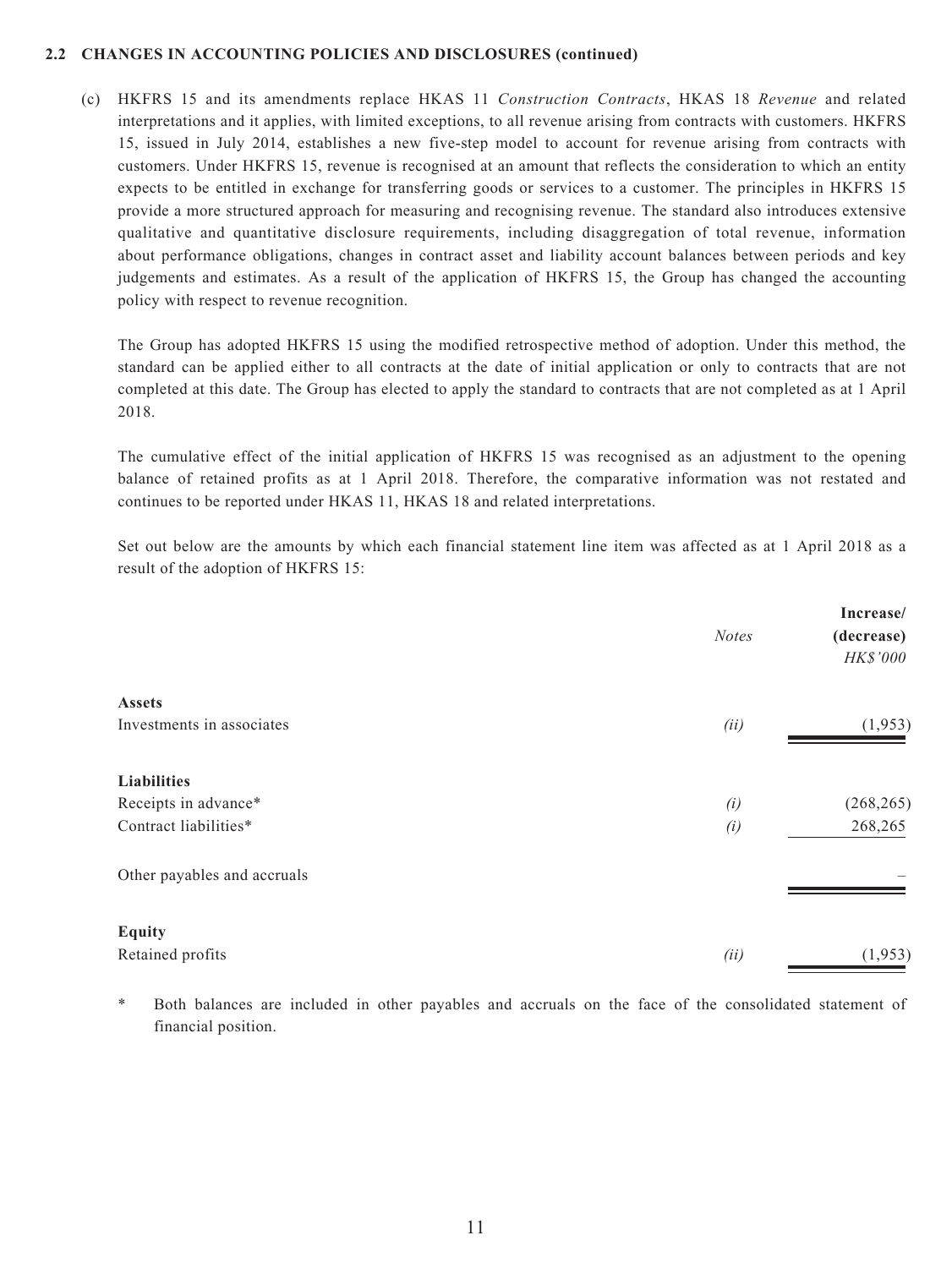#### (c) (continued)

The nature of the adjustments as at 1 April 2018 is described below:

(i) Before the adoption of HKFRS 15, the Group recognised consideration received from customers in advance as receipt in advance included in other payables and accruals. Under HKFRS 15, the amount is classified as contract liabilities included in other payables and accruals.

Therefore, upon adoption of HKFRS 15, the Group reclassified HK\$268,265,000 from receipts in advance to contract liabilities as at 1 April 2018 in relation to the consideration received from customers in advance as at 1 April 2018.

As at 31 March 2019, under HKFRS 15, HK\$246,150,000 was reclassified from receipts in advance to contract liabilities, both included in other payables and accruals in relation to the consideration received from customers in advance.

- (ii) The effect of adoption of HKFRS 15 in associates are accounted for by the Group under the equity method of accounting.
- (d) Amendments to HKAS 40, issued in April 2017, clarify when an entity should transfer property, including property under construction or development, into or out of investment property. The amendments state that a change in use occurs when the property meets, or ceases to meet, the definition of investment property and there is evidence of the change in use. A mere change in management's intentions for the use of a property does not provide evidence of a change in use. The amendments have had no impact on the financial position or performance of the Group.
- (e) HK(IFRIC)-Int 22, issued in June 2017, provides guidance on how to determine the date of the transaction when applying HKAS 21 to the situation where an entity receives or pays advance consideration in a foreign currency and recognises a non-monetary asset or liability. The interpretation clarifies that the date of the transaction for the purpose of determining the exchange rate to use on initial recognition of the related asset, expense or income (or part of it) is the date on which an entity initially recognises the non-monetary asset (such as a prepayment) or nonmonetary liability (such as deferred income) arising from the payment or receipt of the advance consideration. If there are multiple payments or receipts in advance of recognising the related item, the entity must determine the transaction date for each payment or receipt of the advance consideration. The interpretation has had no impact on the Group's financial statements as the Group's accounting policy for the determination of the exchange rate applied for initial recognition of non-monetary assets or non-monetary liabilities is consistent with the guidance provided in the interpretation.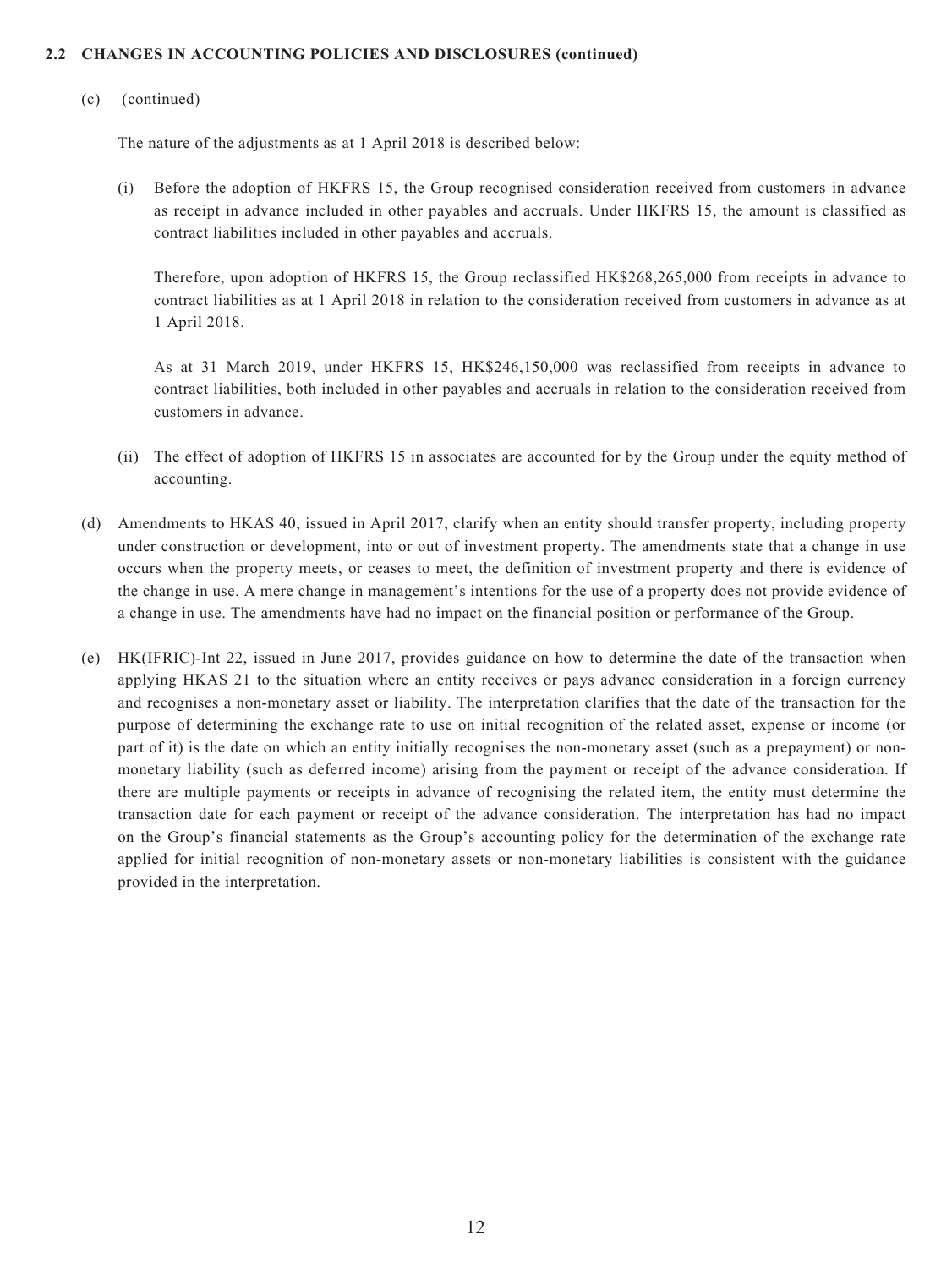#### **3. OPERATING SEGMENT INFORMATION**

For management purposes, the Group is organised into business units based on their products and services and has two reportable operating segments as follows:

- (a) the property development and investment business segment is engaged in property development of residential and commercial properties and the holding of investment properties; and
- (b) the "others" segment comprises, principally, the trading of medical equipment and home security and automation products.

Management monitors the results of the Group's operating segments separately for the purpose of making decisions about resources allocation and performance assessment. Segment performance is evaluated based on reportable segment profit/loss, which is a measure of profit before tax. The profit/loss before tax is measured consistently with the Group's profit before tax that interest and dividend income, certain fair value changes on equity investments at fair value through profit or loss, unallocated expenses, finance costs, share of profits and losses of associates as well as head office and corporate expenses are excluded from such measurement.

Segment assets exclude investments in associates, non-current asset classified as held for sale and other unallocated head office and corporate assets as these assets are managed on a group basis.

Segment liabilities exclude other unallocated head office and corporate liabilities as these liabilities are managed on a group basis.

Intersegment sales and transfers are transacted with reference to the selling prices used for sales made to third parties at the then prevailing market prices.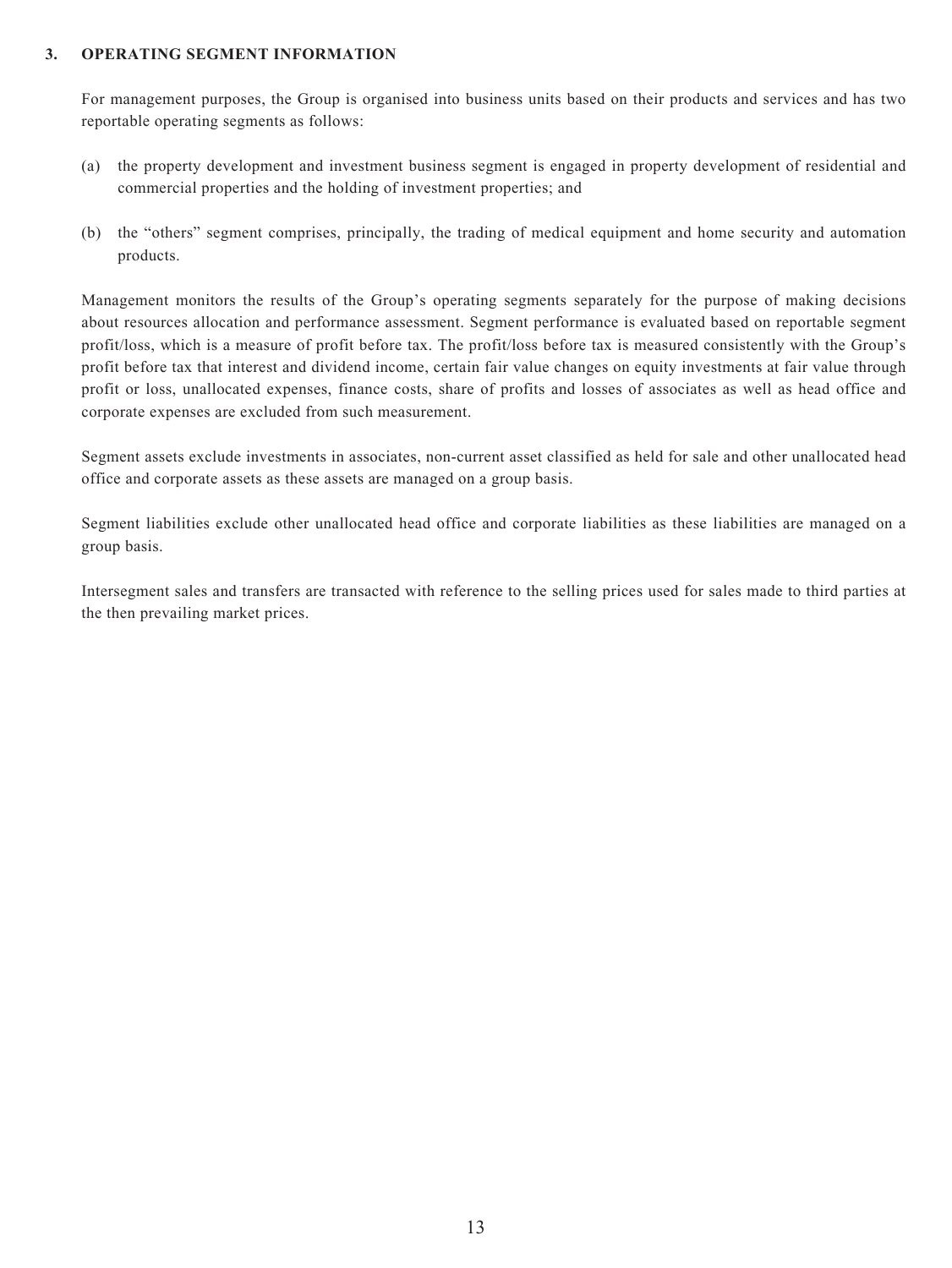*Year ended 31 March 2019*

|                                                                                | Property                      |                                  |                                 |
|--------------------------------------------------------------------------------|-------------------------------|----------------------------------|---------------------------------|
|                                                                                | development and<br>investment |                                  |                                 |
|                                                                                | <b>HK\$'000</b>               | <b>Others</b><br><b>HK\$'000</b> | <b>Total</b><br><b>HK\$'000</b> |
|                                                                                |                               |                                  |                                 |
| Segment revenue (note 4)                                                       |                               |                                  |                                 |
| Sales to external customers                                                    | 217,365                       | 42,052                           | 259,417                         |
| Other income and gains, net                                                    | 9,334                         | 388                              | 9,722                           |
|                                                                                | 226,699                       | 42,440                           | 269,139                         |
|                                                                                |                               |                                  |                                 |
| <b>Segment results</b>                                                         |                               |                                  |                                 |
| Operating profit                                                               | 104,084                       | 8,289                            | 112,373                         |
| Reconciliation:                                                                |                               |                                  |                                 |
| Bank interest income                                                           |                               |                                  | 1,084                           |
| Dividend income from equity investment at fair value<br>through profit or loss |                               |                                  | 722                             |
| Dividend income from a financial asset at fair value                           |                               |                                  |                                 |
| through profit or loss                                                         |                               |                                  | 48                              |
| Fair value gain on financial assets at fair value                              |                               |                                  |                                 |
| through profit or loss                                                         |                               |                                  | 118                             |
| Fair value loss on equity investments at fair                                  |                               |                                  |                                 |
| value through profit or loss                                                   |                               |                                  | (35,984)                        |
| Unallocated expenses                                                           |                               |                                  | (8,511)                         |
| Finance costs                                                                  |                               |                                  | (1, 566)                        |
| Share of profits and losses of associates                                      |                               |                                  | (4,527)                         |
| Impairment of investment in an associate                                       |                               |                                  | (27, 190)                       |
| Profit before tax                                                              |                               |                                  | 36,567                          |
|                                                                                |                               |                                  |                                 |
| <b>Segment assets</b>                                                          | 2,248,101                     | 29,672                           | 2,277,773                       |
| Reconciliation:                                                                |                               |                                  |                                 |
| Investments in associates                                                      |                               |                                  | 27,109                          |
| Non-current asset classified as held for sale                                  |                               |                                  | 68,589                          |
| Corporate and other unallocated assets                                         |                               |                                  | 218,493                         |
| Total assets                                                                   |                               |                                  | 2,591,964                       |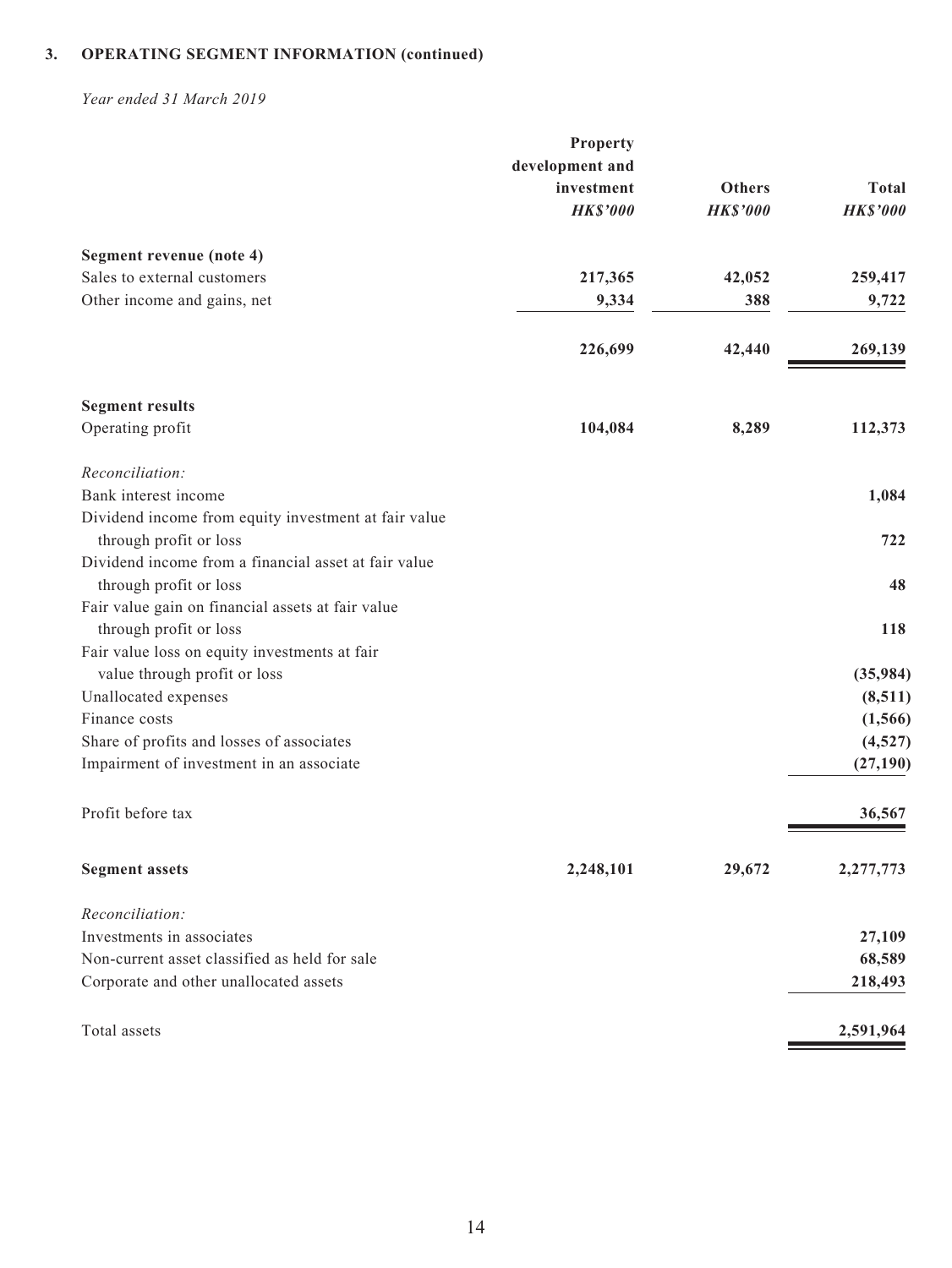*Year ended 31 March 2019 (continued)*

|                                                            | Property        |                 |                 |
|------------------------------------------------------------|-----------------|-----------------|-----------------|
|                                                            | development and |                 |                 |
|                                                            | investment      | <b>Others</b>   | <b>Total</b>    |
|                                                            | <b>HK\$'000</b> | <b>HK\$'000</b> | <b>HK\$'000</b> |
| Segment liabilities                                        | 657,771         | 13,832          | 671,603         |
| Reconciliation:                                            |                 |                 |                 |
| Corporate and other unallocated liabilities                |                 |                 | 273,020         |
| Total liabilities                                          |                 |                 | 944,623         |
| Other segment information:                                 |                 |                 |                 |
| Fair value gain on investment properties                   | (66, 456)       |                 | (66, 456)       |
| Loss on disposal of items of property, plant and equipment | 16              | 80              | 96              |
| Impairment of accounts receivable                          |                 | 728             | 728             |
| Impairment of other receivables                            | 1,902           |                 | 1,902           |
| Provision for inventories                                  |                 | 836             | 836             |
| Reversal of provision for net realisable value             |                 |                 |                 |
| of properties held for sale                                | (12, 870)       |                 | (12, 870)       |
| Depreciation                                               | 8,330           | 105             | 8,435           |
| Capital expenditure*                                       | 9               | 35              | 44              |

\* Capital expenditure represents additions of property, plant and equipment.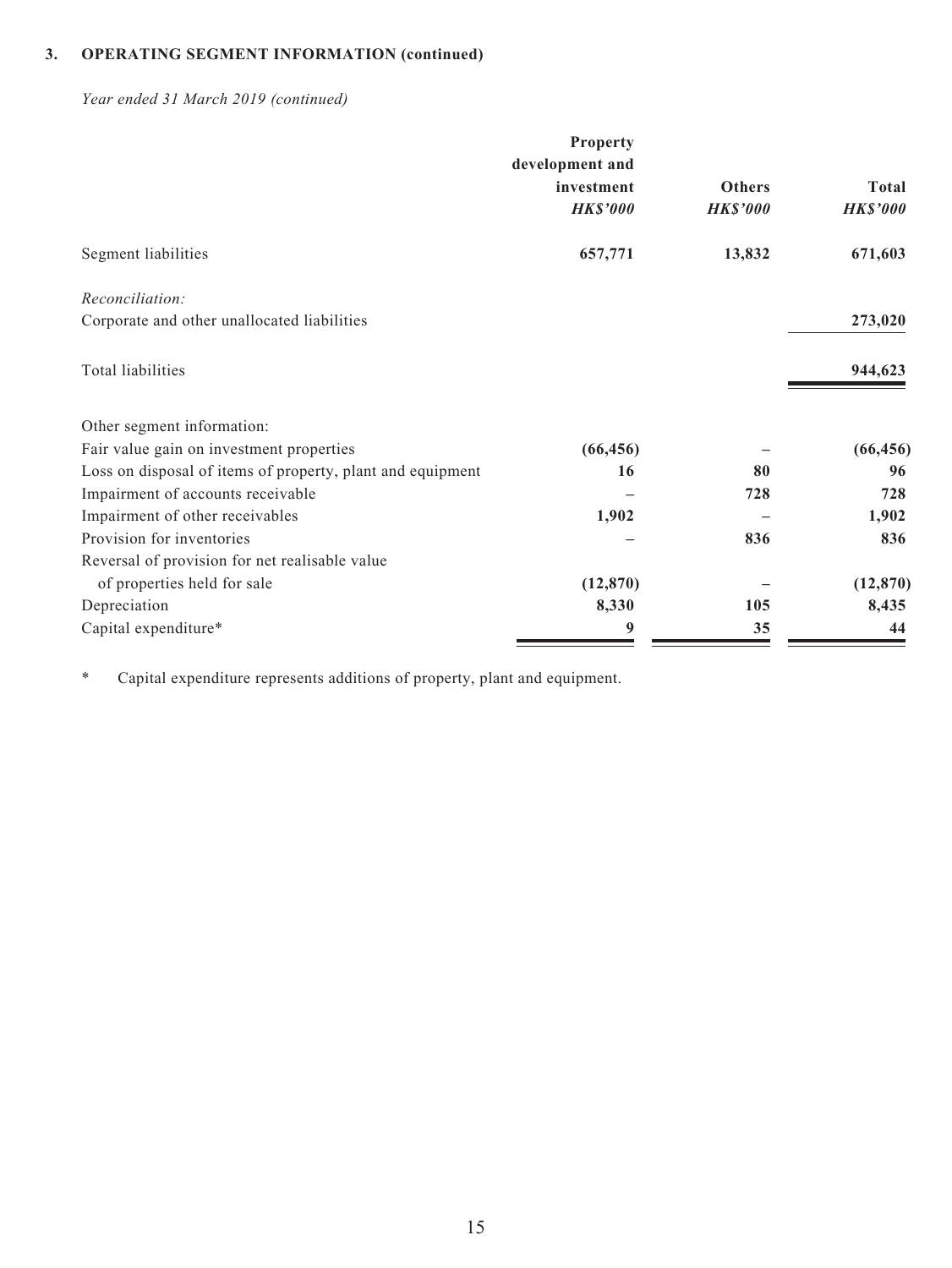*Year ended 31 March 2018*

|                                                    | Property        |          |           |
|----------------------------------------------------|-----------------|----------|-----------|
|                                                    | development and |          |           |
|                                                    | investment      | Others   | Total     |
|                                                    | HK\$'000        | HK\$'000 | HK\$'000  |
| <b>Segment revenue:</b>                            |                 |          |           |
| Sales to external customers                        | 164,422         | 26,361   | 190,783   |
| Other income and gains                             | 14,702          | 423      | 15,125    |
|                                                    | 179,124         | 26,784   | 205,908   |
| <b>Segment results</b>                             |                 |          |           |
| Operating profit/(loss)                            | 71,240          | (9,171)  | 62,069    |
| Reconciliation:                                    |                 |          |           |
| Interest income                                    |                 |          | 3,323     |
| Dividend income                                    |                 |          | 850       |
| Fair value gain on a financial asset at fair value |                 |          |           |
| through profit or loss                             |                 |          | 181       |
| Unallocated expenses                               |                 |          | (7, 926)  |
| Finance costs                                      |                 |          | (3,935)   |
| Share of profits and losses of associates          |                 |          | 8,671     |
| Profit before tax                                  |                 |          | 63,233    |
| <b>Segment assets</b>                              | 2,415,966       | 40,990   | 2,456,956 |
| Reconciliation:                                    |                 |          |           |
| Investments in associates                          |                 |          | 118,352   |
| Corporate and other unallocated assets             |                 |          | 228,897   |
| Total assets                                       |                 |          | 2,804,205 |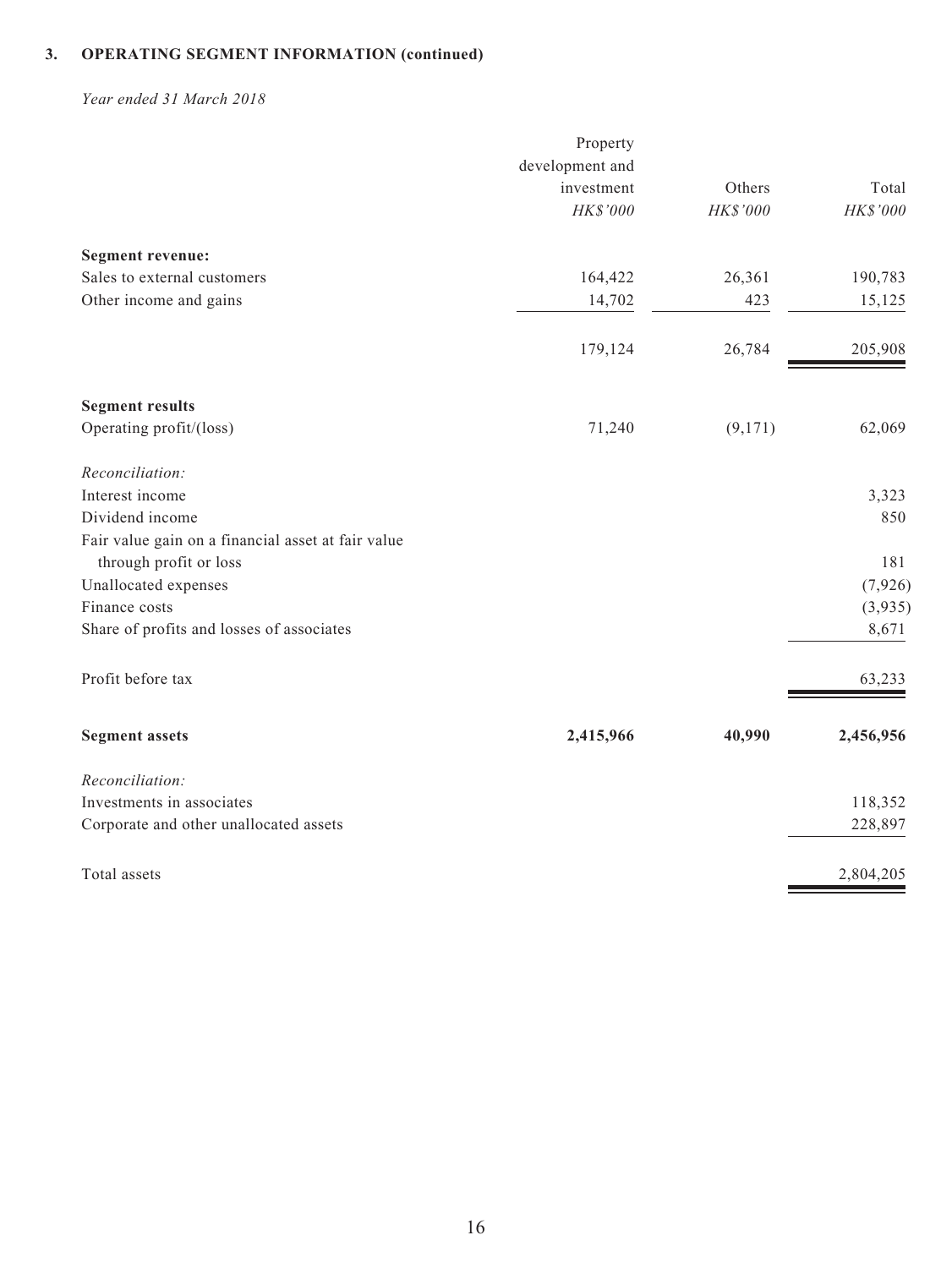*Year ended 31 March 2018 (continued)*

|                                                            | Property        |          |           |
|------------------------------------------------------------|-----------------|----------|-----------|
|                                                            | development and |          |           |
|                                                            | investment      | Others   | Total     |
|                                                            | HK\$'000        | HK\$'000 | HK\$'000  |
| <b>Segment liabilities</b>                                 | 901,499         | 4,506    | 906,005   |
| Reconciliation:                                            |                 |          |           |
| Corporate and other unallocated liabilities                |                 |          | 248,396   |
| Total liabilities                                          |                 |          | 1,154,401 |
| Other segment information:                                 |                 |          |           |
| Fair value gain on investment properties                   | (53, 935)       |          | (53, 935) |
| Loss on disposal of items of property, plant and equipment |                 | 21       | 21        |
| Impairment/(reversal of impairment) of other receivables   | (735)           | 2,127    | 1,392     |
| Reversal of provision for inventories                      |                 | (138)    | (138)     |
| Reversal of provision for net realisable value             |                 |          |           |
| of properties held for sale                                | (1,180)         |          | (1,180)   |
| Depreciation                                               | 7,983           | 2,515    | 10,498    |
| Capital expenditure*                                       | 739             | 60       | 799       |

\* Capital expenditure represents additions of property, plant and equipment.

#### **Geographical information**

#### *(a) Revenue from external customers*

|                             | <b>Hong Kong</b> |                 | <b>Mainland China</b> |                 | Consolidated   |                 |
|-----------------------------|------------------|-----------------|-----------------------|-----------------|----------------|-----------------|
|                             | 2019             | 2018            | 2019                  | 2018            | 2019           | 2018            |
|                             | <b>HKS'000</b>   | <i>HK\$'000</i> | <b>HKS'000</b>        | <i>HK\$'000</i> | <b>HKS'000</b> | <b>HK\$'000</b> |
| Segment revenue:            |                  |                 |                       |                 |                |                 |
| Sales to external customers | 20,949           | 11.378          | 238,468               | 179,405         | 259,417        | 190,783         |

The revenue information above is based on locations of the operations.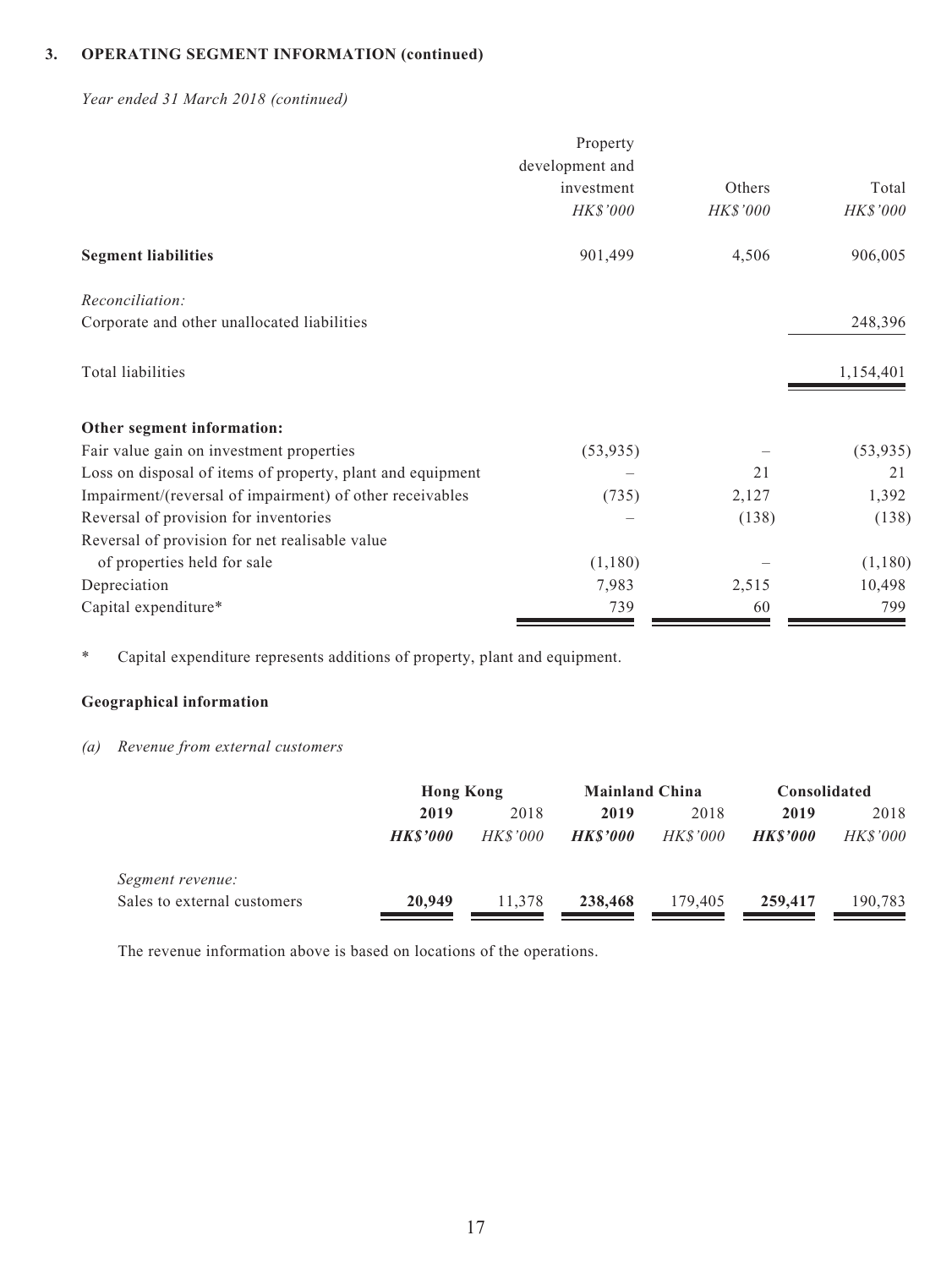#### **Geographical information (continued)**

*(b) Non-current assets*

|                | 2019<br><b>HK\$'000</b> | 2018<br>HK\$'000 |
|----------------|-------------------------|------------------|
| Hong Kong      | 149,737                 | 144,431          |
| Mainland China | 1,110,414               | 1,113,430        |
|                | 1,260,151               | 1,257,861        |

The non-current assets information above is based on the locations of the assets and excludes investments in associates, equity investment designated at fair value through other comprehensive income, equity investments at fair value through profit or loss and available-for-sale investments.

#### **4. REVENUE, AND OTHER INCOME AND GAINS**

An analysis of revenue is as follows:

|                                                                | 2019            | 2018     |
|----------------------------------------------------------------|-----------------|----------|
|                                                                | <b>HK\$'000</b> | HK\$'000 |
| Revenue from contracts with customers:                         |                 |          |
| Income from property development and investment business       | 195,605         | 137,972  |
| Income from trading of medical equipment and home security and |                 |          |
| automation products                                            | 42,052          | 26,361   |
| Revenue from other source:                                     |                 |          |
| Gross rental income                                            | 21,760          | 26,450   |
|                                                                | 259,417         | 190,783  |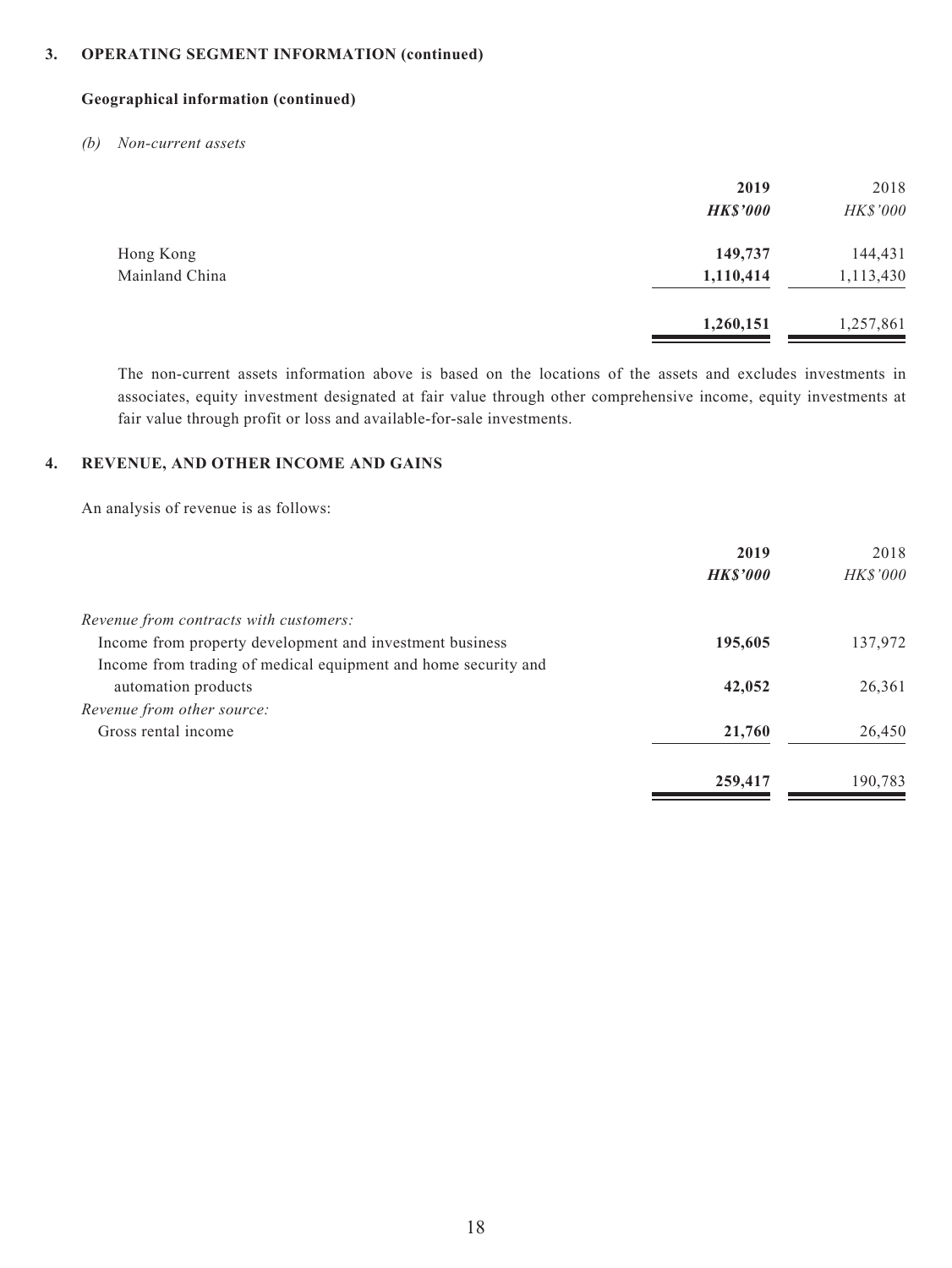#### **4. REVENUE, AND OTHER INCOME AND GAINS (continued)**

#### Revenue from contracts with customers

#### **(i) Disaggregated revenue information**

*For the year ended 31 March 2019*

|                                             | Property<br>development and   |                                 |                                 |
|---------------------------------------------|-------------------------------|---------------------------------|---------------------------------|
|                                             | investment<br><b>HK\$'000</b> | <b>Others</b><br><b>HKS'000</b> | <b>Total</b><br><b>HK\$'000</b> |
| <b>Geographical markets:</b>                |                               |                                 |                                 |
| Hong Kong                                   |                               | 20,949                          | 20,949                          |
| Mainland China                              | 195,605                       | 21,103                          | 216,708                         |
| Total revenue from contracts with customers |                               |                                 |                                 |
| recognised at a point in time               | 195,605                       | 42,052                          | 237,657                         |

#### **(ii) Performance obligations**

Information about the Group's performance obligations is summarised below:

#### *Sale of properties*

The performance obligation is satisfied when the physical possession or the legal title of the completed property is obtained by the purchaser.

#### *Sale of goods*

The performance obligation is satisfied upon delivery of the products and payment is generally due within 90 days from delivery.

|                                                                              | 2019            | 2018            |
|------------------------------------------------------------------------------|-----------------|-----------------|
|                                                                              | <b>HK\$'000</b> | <b>HK\$'000</b> |
| Other income and gains                                                       |                 |                 |
| Bank interest income                                                         | 1,084           | 3,323           |
| Dividend income from equity investments at fair value through profit or loss | 722             |                 |
| Dividend income from a financial asset at fair value through profit or loss  | 48              | 111             |
| Dividend income from available-for-sale investments                          |                 | 739             |
| Fair value gain on financial assets at fair value through profit or loss     | 118             | 181             |
| Gross rental income                                                          | 9,137           | 14,443          |
| Others                                                                       | 585             | 682             |
|                                                                              | 11,694          | 19,479          |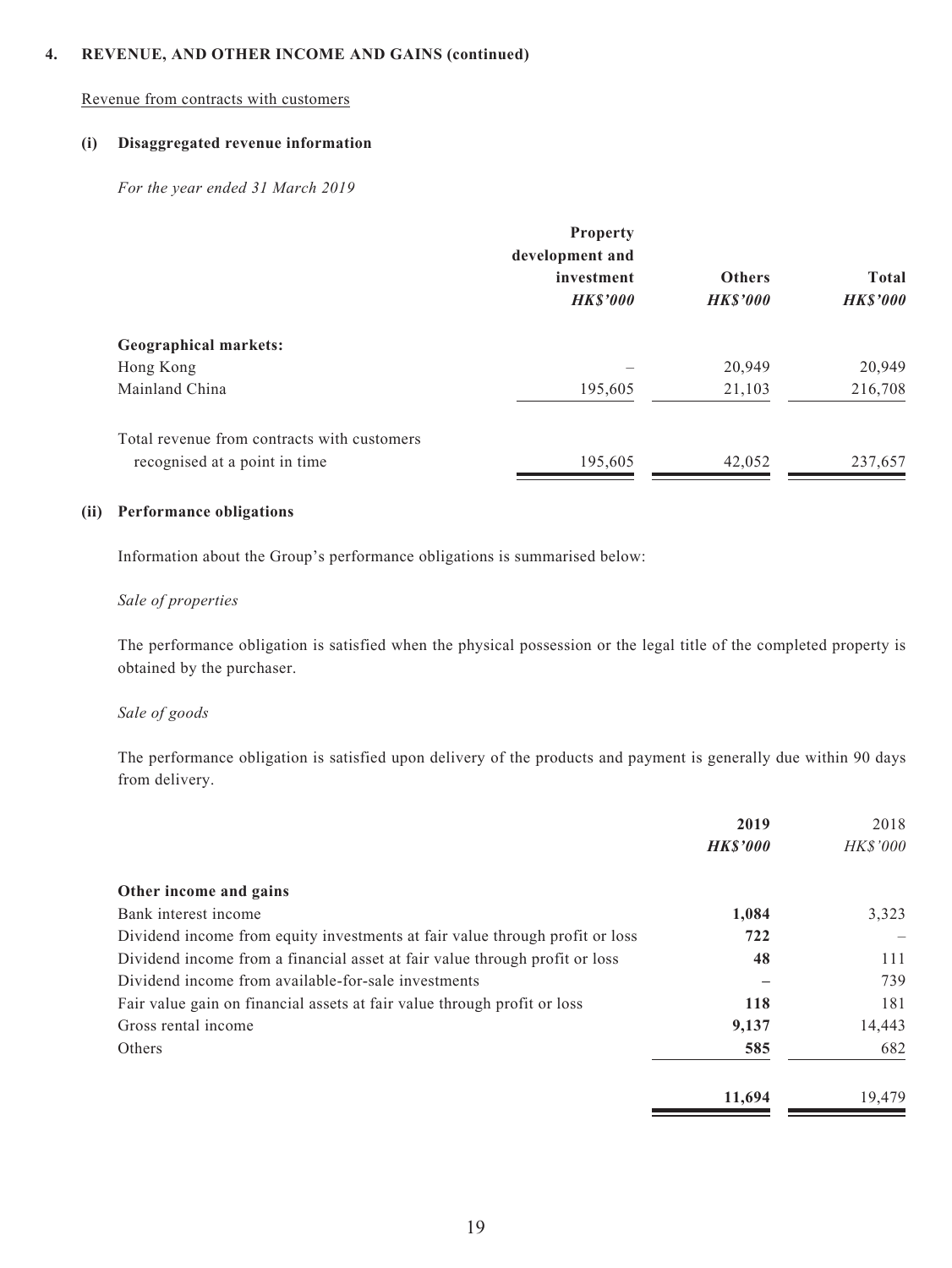#### **5. FINANCE COSTS**

An analysis of finance costs is as follows:

|                                                                           | 2019<br><b>HK\$'000</b> | 2018<br><b>HK\$'000</b> |
|---------------------------------------------------------------------------|-------------------------|-------------------------|
| Interest on bank loans and other borrowings<br>Less: Interest capitalised | 32,750<br>(31, 184)     | 46,896<br>(42, 961)     |
|                                                                           | 1,566                   | 3,935                   |

#### **6. INCOME TAX**

Hong Kong profits tax has been provided at the rate of 16.5% (2018: 16.5%) on the estimated assessable profits arising in Hong Kong during the year, unless the Group's subsidiaries did not generate any assessable profits arising in Hong Kong during the year or the Group's subsidiaries had available tax losses brought forward from previous years to offset the assessable profits generated during the year. Taxes on profits assessable elsewhere have been calculated at the rates of tax prevailing in the jurisdictions in which the Group operates.

Land appreciation tax ("**LAT**") in Mainland China is levied at progressive rates ranging from 30% to 60% on the appreciation of land value, being the proceeds from the sale of properties less deductible expenditures including amortisation of land use rights, borrowing costs and all property development expenditures.

|    |                                                      | 2019<br><b>HK\$'000</b> | 2018<br>HK\$'000 |
|----|------------------------------------------------------|-------------------------|------------------|
|    | $Current - Elsewhere$                                |                         |                  |
|    | Charge for the year                                  | 9,554                   | 13,749           |
|    | Overprovision in prior years                         |                         | (220)            |
|    | Withholding tax for gain on disposal of subsidiaries |                         | 4,835            |
|    | Deferred                                             | 17,651                  | 14,248           |
|    | LAT in Mainland China                                | (14, 040)               | (16, 414)        |
|    | Total tax charge for the year                        | 13,165                  | 16,198           |
| 7. | <b>DIVIDEND</b>                                      |                         |                  |
|    |                                                      | 2019                    | 2018             |
|    |                                                      | <b>HK\$'000</b>         | <i>HK\$'000</i>  |
|    |                                                      |                         |                  |

The proposed final dividend for the year is subject to the approval of the Company's shareholders at the forthcoming annual general meeting.

Proposed final – HK0.5 cent (2018: HK0.5 cent) per ordinary share **4,890** 4,890

Subsequent to the end of the reporting period, the Company's shareholders have approved the distribution of a special dividend of HK0.5 cent per ordinary share at a special general meeting on 11 June 2019, which has not been recognised as a liability as at 31 March 2019.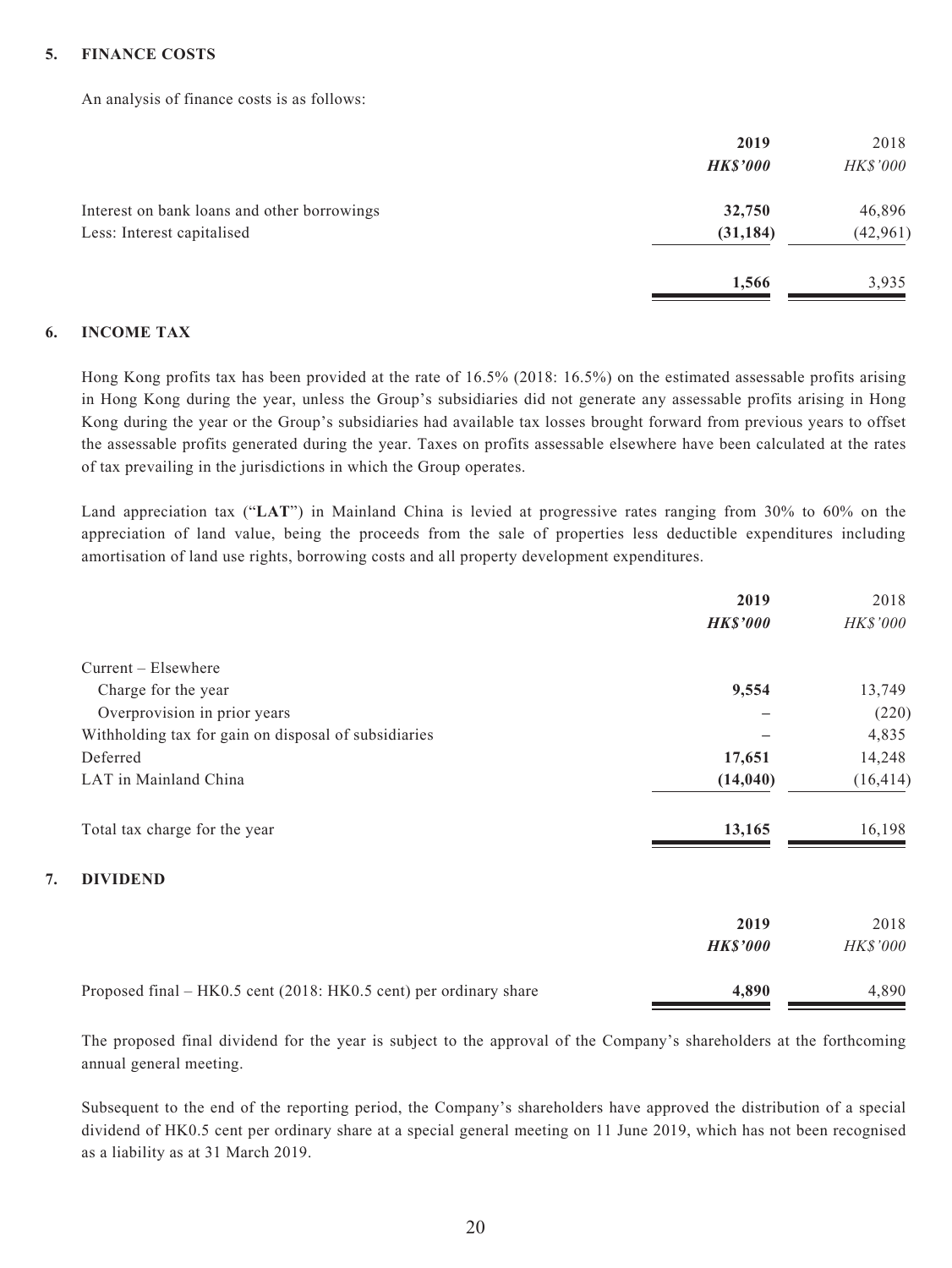#### **8. EARNINGS PER SHARE ATTRIBUTABLE TO ORDINARY EQUITY HOLDERS OF THE COMPANY**

The calculation of the basic earnings per share amount is based on the profit for the year attributable to ordinary equity holders of the Company, and the weighted average number of ordinary shares of 977,880,400 (2018: 977,880,400) in issue during the year.

No adjustment was made to the basic earnings per share amount presented for the years ended 31 March 2019 and 31 March 2018 as the impact of share options had an anti-dilutive effect on the basic earnings per share amount on 31 March 2019 and 31 March 2018.

| HK\$'000        |
|-----------------|
|                 |
|                 |
| 47,776          |
|                 |
| 2018            |
| <b>HK\$'000</b> |
| 35,387          |
| (1,087)         |
| 34,300          |
|                 |

The Group's trading terms with its customers are mainly on credit. The credit period is generally 90 days for the sale of trading goods and up to 180 days for the sale of completed properties held for sale. Each customer has a maximum credit limit. The Group seeks to maintain strict control over its outstanding receivables. Overdue balances are reviewed regularly by senior management. In view of the aforementioned and the fact that the Group's accounts receivable relate to a large number of diversified customers, there is no significant concentration of credit risk. The Group does not hold any collateral or other credit enhancements over its accounts receivable balances. Accounts receivable are non-interestbearing.

An ageing analysis of the accounts receivable as at the end of the reporting period, based on the invoice date and net of loss allowance, is as follows:

| <b>HK\$'000</b> | HK\$'000                           |
|-----------------|------------------------------------|
|                 |                                    |
|                 | 13,215                             |
|                 | 1,244                              |
| 12              | 2,394                              |
|                 | 17,447                             |
|                 | 34,300                             |
|                 | 14,336<br>1,846<br>4,461<br>20,655 |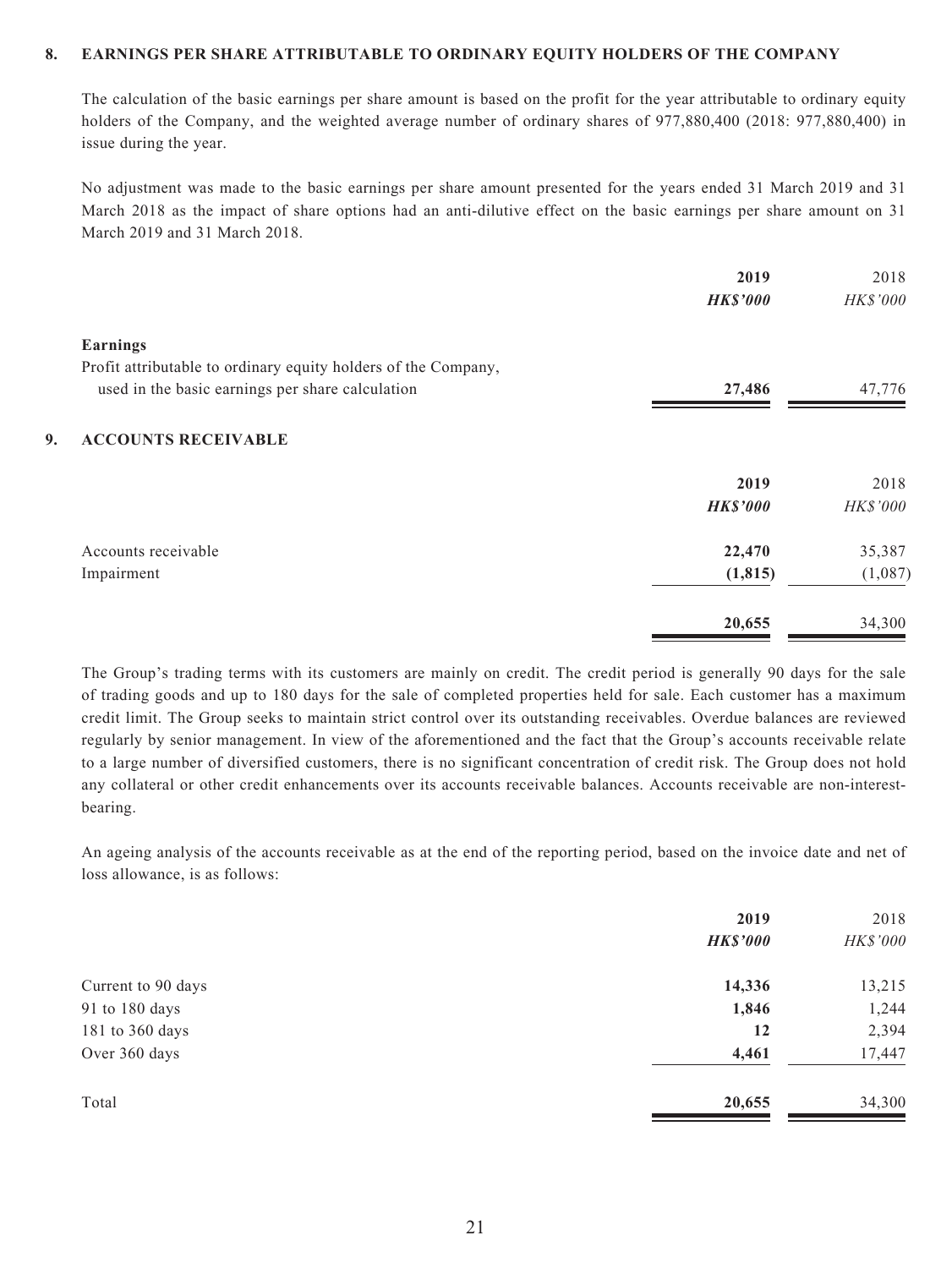#### **9. ACCOUNTS RECEIVABLE (continued)**

#### *Impairment under HKFRS 9 for the year ended 31 March 2019*

An impairment analysis is performed at each reporting date using a provision matrix to measure expected credit losses. The provision rates are based on days past due for groupings of various customer segments with similar loss patterns (i.e., by geographical region, product type, customer type and rating, and coverage by letters of credit or other forms of credit insurance). The calculation reflects the probability-weighted outcome, the time value of money and reasonable and supportable information that is available at the reporting date about past events, current conditions and forecasts of future economic conditions. Generally, accounts receivable are written off if past due for more than one year and are not subject to enforcement activity.

#### *Impairment under HKAS 39 for the year ended 31 March 2018*

Included in the above provision for impairment of accounts receivable, which was measured based on incurred credit losses under HKAS 39, as at 31 March 2018 was a provision for individually impaired accounts receivable of HK\$1,087,000 with a carrying amount before provision of HK\$1,087,000.

The individually impaired accounts receivable as at 31 March 2018 related to customers that were in financial difficulties or were in default in interest and/or principal payments and only a portion of the receivables is expected to be recovered.

#### **10. ACCOUNTS PAYABLE**

An ageing analysis of the accounts payable as at the end of the reporting period, based on the invoice date, is as follows:

|                    | 2019<br><b>HK\$'000</b> | 2018<br>HK\$'000 |
|--------------------|-------------------------|------------------|
| Current to 90 days | 2,997                   | 3,495            |
| 91 to 180 days     |                         | 25               |
| 181 to 360 days    | 42                      | 164              |
| Over 360 days      | 3,616                   | 8,569            |
|                    | 6,655                   | 12,253           |

Accounts payable are non-interest-bearing and are normally settled on 30-day terms.

#### **11. SHARE CAPITAL**

#### **Shares**

|                                                                                            | 2019<br><b>HKS'000</b> | 2018<br><i>HK\$'000</i> |
|--------------------------------------------------------------------------------------------|------------------------|-------------------------|
| Authorised:<br>1,500,000,000 (2018: 1,500,000,000) ordinary shares of HK\$0.10 each        | 150,000                | 150,000                 |
| Issued and fully paid:<br>977,880,400 (2018: 977,880,400) ordinary shares of HK\$0.10 each | 97,788                 | 97.788                  |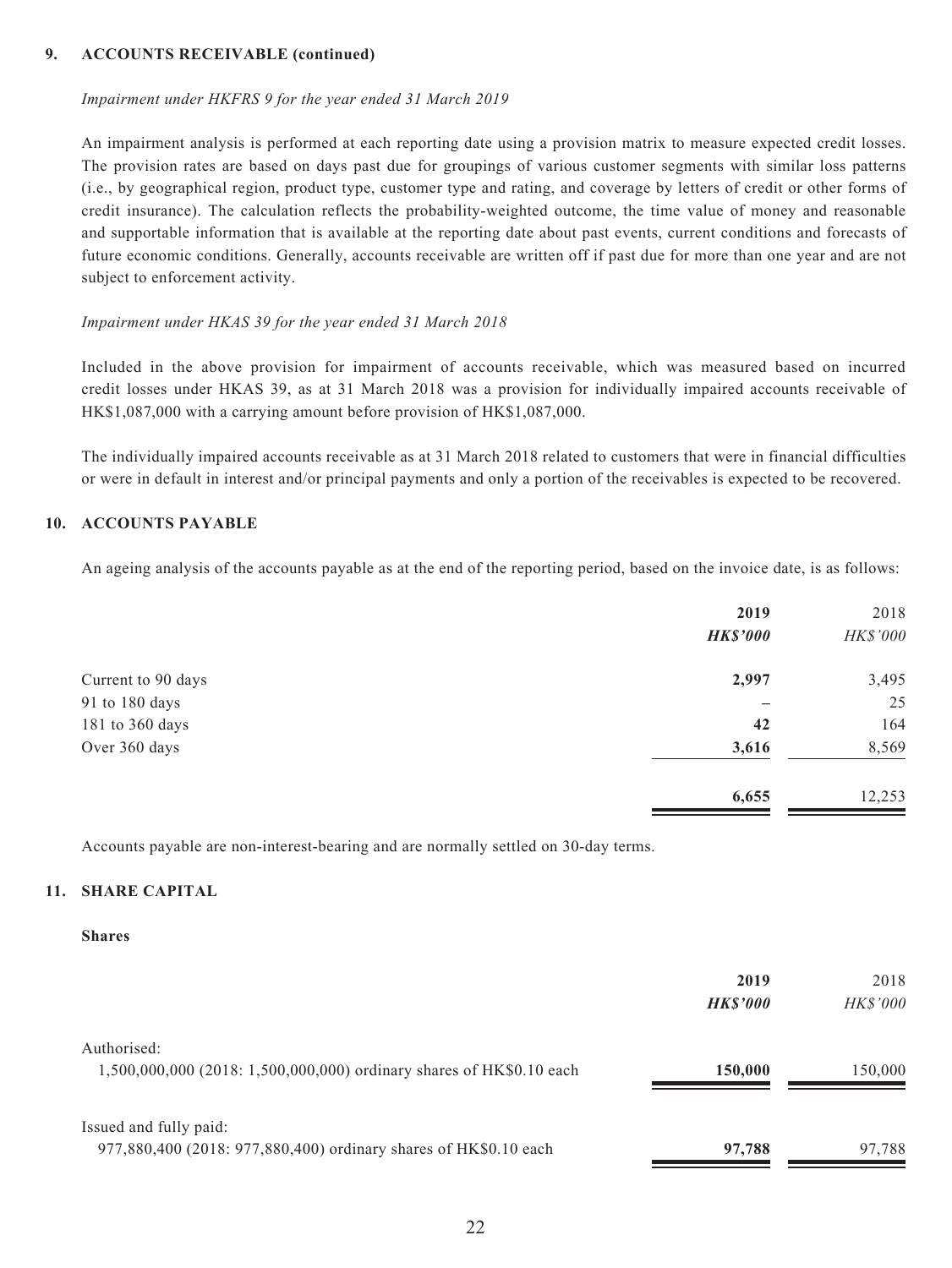#### **12. NON-CURRENT ASSET CLASSIFIED AS HELD FOR SALE**

During the year, as further set out in note 13 in this results announcement, the Group as one of the sellers entered into a memorandum of understanding dated 21 February 2019 with an independent third party to dispose of the Group's entire equity interest in Deson Construction International Holdings Limited ("**DCIHL**"), an associate of the Group during the year and as of 31 March 2019. In view of the abovementioned plan to dispose of the Group's equity interest in DCIHL, the Group has classified its interests in DCIHL and its subsidiaries (the "**DCIHL Group**") as a non-current asset held for sale as at 31 March 2019.

#### **13. EVENTS AFTER THE REPORTING PERIOD**

Pursuant to the memorandum of understanding dated 21 February 2019 (the "**MOU**") and a sale and purchase agreement dated 12 April 2019 (the "**S&P Agreement**"), each of Deson Development Holdings Limited, a wholly-owned subsidiary of the Company incorporated in the BVI, Sparta Assets Limited, a company incorporated in the BVI, and Mr. Tjia Boen Sien (collectively the "**Sellers**") has conditionally agreed to sell; and Energy Luck Limited, a company wholly-owned by Mr. Wong Kui Shing incorporated in the BVI, has conditionally agreed to buy the respective equity interest of the Sellers in DCIHL comprising 361,302,082 shares of DCIHL at an aggregate consideration of approximately HK\$79,486,000 (the "**Proposed Disposal**"). Further details of the Proposed Disposal are set out in the circular of the Company dated 24 May 2019.

Among the Sellers, the Group would sell its entire equity interest in DCIHL comprising 311,769,867 shares at the consideration of approximately HK\$68,589,000. As of 31 March 2019, the Group has received an earnest sum of approximately HK\$1,726,000 from Energy Luck Limited in accordance with the MOU.

Among the conditions precedent to the completion of the Proposed Disposal in accordance with the terms of the S&P Agreement, the Company has obtained its shareholders' approval in a special general meeting on 11 June 2019 (the "**SGM**") on entering into the S&P Agreement and the Proposed Disposal in relation to the equity interest held by the Group, and has fulfilled such condition to the Proposed Disposal. Upon completion of the Proposed Disposal, the DCIHL Group would no longer be associates of the Group and a gain/loss on disposal would be recorded by the Group upon the derecognition of the Group's interests in the DCIHL Group. In addition, as further set out in note 7 to this results announcement, the Company has also obtained its shareholders' approval in the SGM for a special dividend to the Company's shareholders of HK0.5 cent per ordinary share of the Company in an aggregate amount of approximately HK\$5,000,000 out of the proceeds of the consideration of the Proposed Disposal, which is subject to a board meeting of the Company upon completion of the Proposed Disposal. The completion of the Proposed Disposal is expected to take place in the next financial period.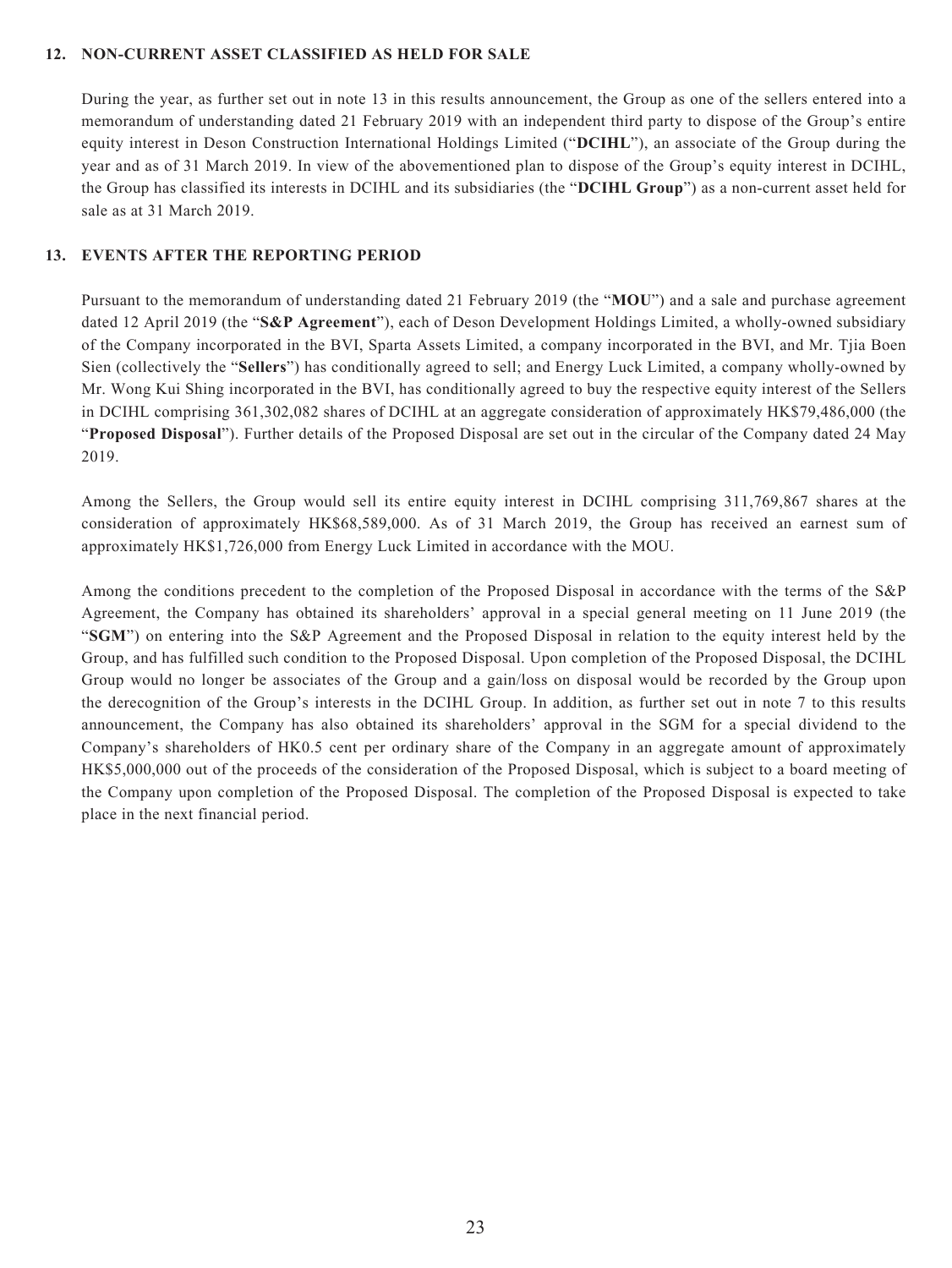### **MANAGEMENT DISCUSSION AND ANALYSIS**

### **BUSINESS REVIEW**

The Group's major business segments during the year ended 31 March 2019 ("**Reporting Period**") comprise (i) property development and investment; and (ii) trading of medical equipment and home security and automation products, and the provision of related installation and maintenance services.

The Group's turnover for the year ended 31 March 2019 recorded at approximately HK\$259,417,000 (2018: HK\$190,783,000), which represented an increase of 36% compared to last year.

### **Property development and investment business**

The Group's turnover for the year ended 31 March 2019 generated from this segment recorded at approximately HK\$217,365,000 (2018: HK\$164,422,000), which represented an increase of 32% as compared to last year. The turnover generated from this segment is arising from sales of properties at the People's Republic of China (the "**PRC**") and rental income earned from investment properties located at the PRC.

### *(i) Sales of properties*

Turnover increased from approximately HK\$137,972,000 for the year ended 31 March 2018 to approximately HK\$195,605,000 for the year ended 31 March 2019, which represented a significant increase of 42%. Sales recognised in last year was mainly generated from sales of offices and one residential block at World Expo Plaza ("**World Expo**"), Kaifeng, the PRC. During the year, the two remaining residential blocks have been launched to the market and more revenue was recognised in this Reporting Period.

World Expo consists of:

- i) three residential blocks (Gross floor area of 59,300 sq. metres);
- ii) two commercial office buildings (Gross floor area of 13,900 sq. metres);
- iii) two streets of shops (Gross floor area of 2,000 sq. metres);
- iv) a hotel under construction (Gross floor area of 14,800 sq. metres); and
- v) an animation theatre (Gross floor area of 5,000 sq. metres).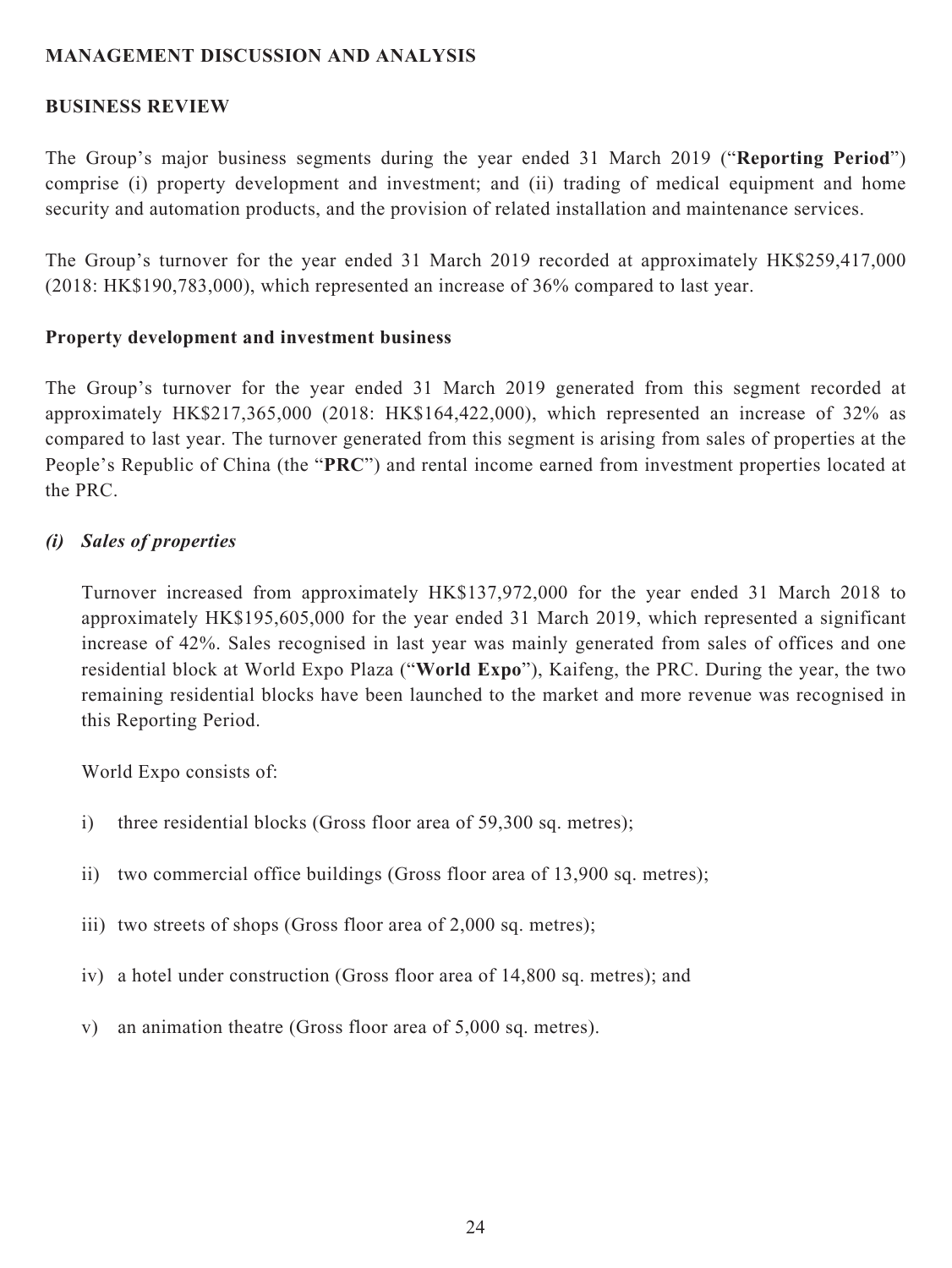### *ii) Rental income from investment properties*

Turnover decreased from approximately HK\$26,450,000 for the year ended 31 March 2018 to approximately HK\$21,760,000 for the year ended 31 March 2019, which represented a decrease of 18%. During the year, the Group intended to redevelop 亞洲豪苑城市廣場 (Asian Villas City Square). As a result, the expired tenancy agreement during the year was no longer being renewed and it caused the drop of rental income earned at Haikou, the PRC.

Segment operating profit generated from this segment during the Reporting Period amounted to approximately HK\$104,084,000 (2018: HK\$71,240,000).

### **Trading of medical equipment and home security and automation products**

The Group's turnover for the year ended 31 March 2019 generated from this segment recorded at approximately HK\$42,052,000 (2018: HK\$26,361,000), which represents a significant increase of 60% as compared to last year. The significant increase is because of significant increase of sales of home security products in the PRC during this Reporting Period as the Group obtained a sole distributorship of a brand in the PRC.

Segment operating profit generated from this segment during the Reporting Period amounted to approximately HK\$8,289,000 whereas operating loss amounted to approximately HK\$9,171,000 was incurred in the last reporting period.

The net profit attributable to owners of the Company for the year ended 31 March 2019 amounted to approximately HK\$27,486,000 as compared to the net profit attributable to owners of the Company for the year ended 31 March 2018 amounted to approximately HK\$47,776,000. The decrease was due to (i) the fair value loss for the equity investments at fair value through profit or loss after the adoption of the new Hong Kong Financial Reporting Standards ("**HKFRS**") 9 *Financial Instruments*. After the adoption of HKFRS 9, a fair value loss of HK\$35,984,000 was incurred for the equity investments held by the Group at the end of the reporting date; and (ii) the impairment of the investment in DCIHL of HK\$27,190,000, after comparing the expected sales proceeds with its carrying amount as at 31 March 2019. The above decrease was partly offset by (i) the commencement of sales noted for the residential blocks of World Expo during this Reporting Period; (ii) significant increase of sales of home security products in the PRC during this Reporting Period since the Group has obtained a sole distributorship of a brand in the PRC; and (iii) the increase in fair value gain on investment properties (before deferred taxation) recognised of approximately HK\$66,456,000 (2018: HK\$53,935,000). A significant increment was noted for the properties located in Haikou, the PRC.

Earnings per share for the year ended 31 March 2019 is approximately HK2.81 cents.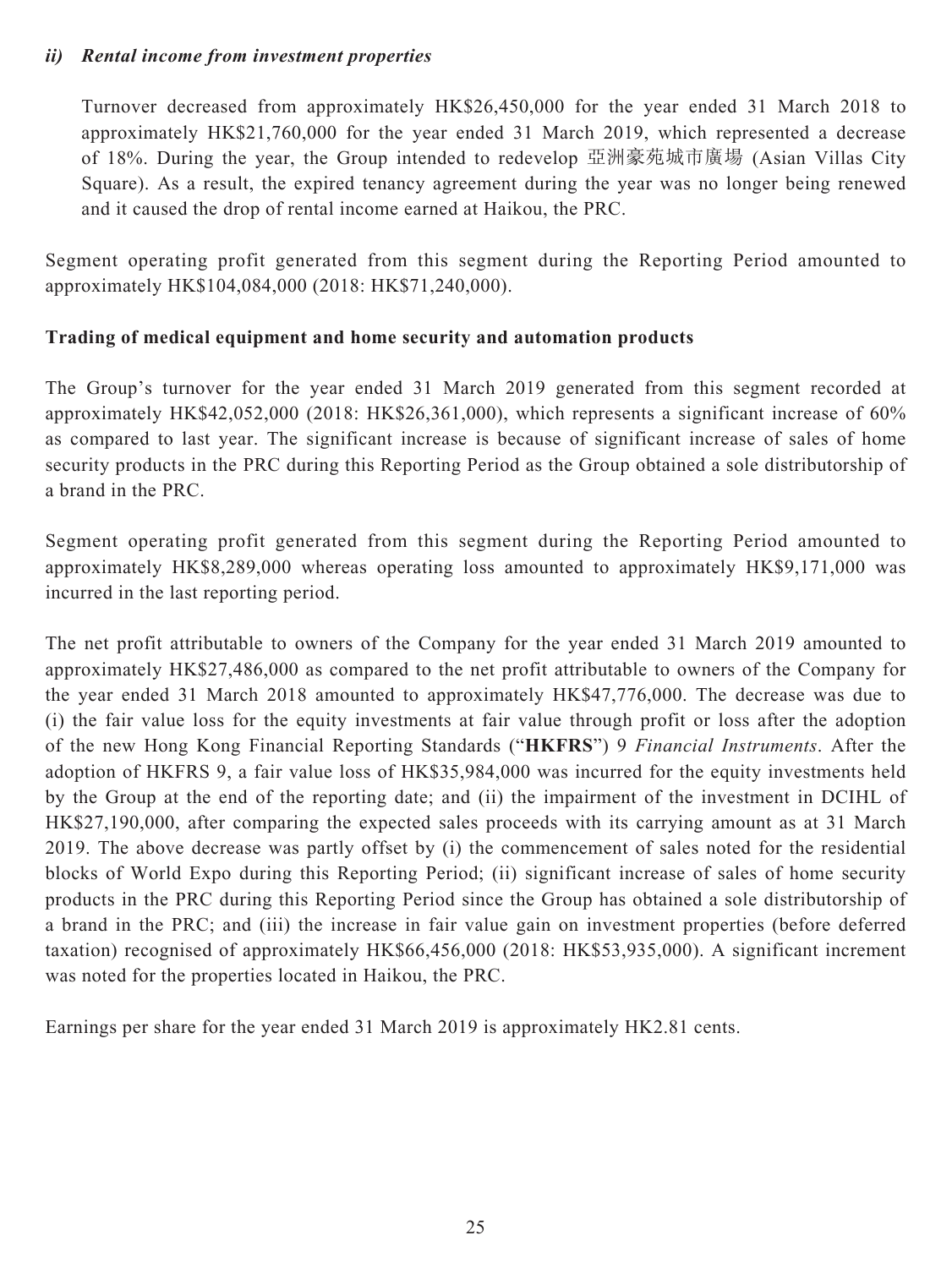### **FINANCIAL REVIEW**

#### **Turnover**

For the year ended 31 March 2019, the Group's turnover amounted to approximately HK\$259 million, increased by 36% as compared to last year. The increase was mainly due to the commencement of sales noted for the residential blocks of World Expo during this Reporting Period.

Turnover generated from property development and investment business and trading of medical equipment and home securities and automation products amounted to approximately HK\$217 million and HK\$42 million, respectively, which represented an increase of 32% and 60%, respectively as compared to the last reporting period.

#### **Gross profit margin**

During the year ended 31 March 2019, the Group's gross profit margin was approximately 35.2%, increased by 9.8 percentage points as compared to last year's 25.4%. This was because higher gross profit margin was noted for the sales of two residential blocks at Kaifeng in this Reporting Period.

#### **Other operating income/(expenses), net**

The amount was changed from an income of approximately HK\$5.3 million for the year ended 31 March 2018 to an expense of approximately HK\$54.5 million for the year ended 31 March 2019. Prior year's amount mainly represented the gain on disposal of subsidiaries. This year's amount represent (i) the fair value loss of equity investments at fair value through profit or loss after the adoption of HKFRS 9; and (ii) the impairment loss of investment in DCIHL. No such loss was incurred for the year ended 31 March 2018.

#### **Share of profits and losses of associates**

For the year ended 31 March 2019, the Group's share of losses of associates amounted to approximately HK\$4.5 million, decreased by 152% as compared to the share of profits of associates amounted to approximately HK\$8.7 million in the last reporting period. It is because of the loss incurred during this Reporting Period for the major associates, the DCIHL Group. Due to the (i) loss incurred in electrical and mechanical works resulted from the rising costs consistent with the market conditions both in labour and material throughout the contractual period and extra costs for extended contractual period in some projects for the year ended 31 March 2019; and (ii) fair value loss of the marketable securities for the year ended 31 March 2019, that a net loss was recorded for the DCIHL Group.

#### **Liquidity and financial resources**

As at 31 March 2019, the Group had total assets of approximately HK\$2,591,964,000, which was financed by total liabilities, shareholders' equity and non-controlling interests of approximately HK\$944,623,000, HK\$1,651,273,000 and debit balance of approximately HK\$3,932,000, respectively. The Group's current ratio at 31 March 2019 was 2.12 as compared to 2.18 at 31 March 2018.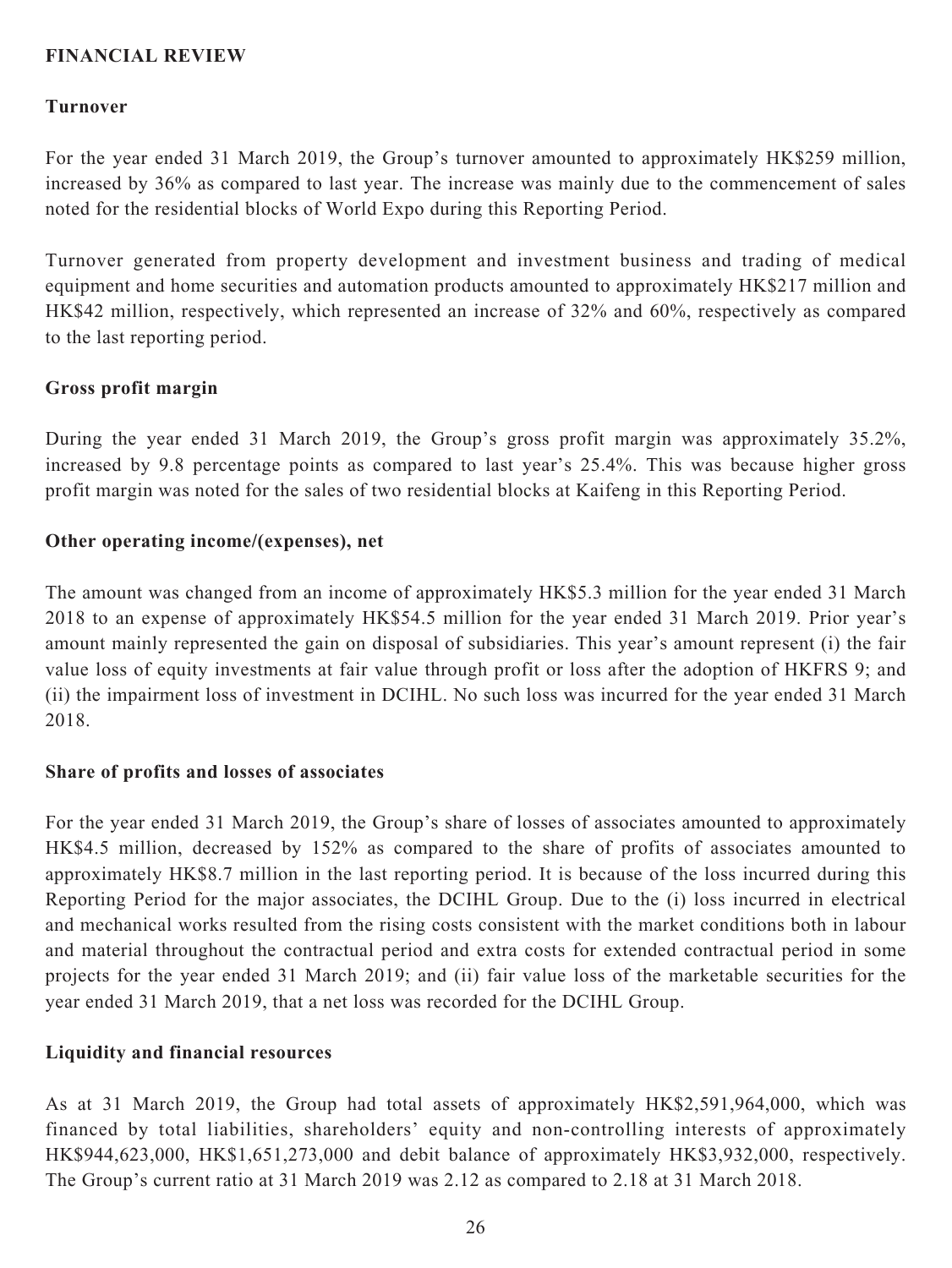As at 31 March 2019, the gearing ratio for the Group is 19% (31 March 2018: 24%). It was calculated based on the non-current liabilities of approximately HK\$384,180,000 (31 March 2018: HK\$510,032,000) and long term capital (equity and non-current liabilities) of approximately HK\$2,031,521,000 (31 March 2018: HK\$2,159,836,000).

### **Capital expenditure**

Total capital expenditure for the year ended 31 March 2019 was approximately HK\$44,000, and was mainly used in the purchase of items of office equipment.

### **Contingent liabilities**

At the end of the reporting date, the Group had no significant contingent liabilities.

### **Commitments**

At the end of the reporting date, the Group had capital commitments contracted, but not provided for, of approximately HK\$22,400,000.

### **Charges on group assets**

Assets with carrying value of approximately HK\$1,129,901,000 were pledged as securities for the Group's banking facilities.

### **Treasury policies**

The Group has adopted a prudent financial management approach towards its treasury policies and thus maintained a healthy liquidity position throughout the year ended 31 March 2019. The Group strives to reduce exposure to credit risk by performing ongoing credit assessments and evaluations of the financial status of its customers. To manage liquidity risk, the Board closely monitors the Group's liquidity position to ensure that the liquidity structure of the Group's assets, liabilities and other commitments can meet its funding requirements from time to time.

### **Exchange risk exposure**

The Group is mainly exposed to balances denominated in Renminbi ("**RMB**"), which mainly arising from relevant Group entities' foreign currency denominated monetary assets and liabilities for the Group's operating activities.

The Group currently does not have a foreign currency hedging policy to eliminate the currency exposures against changes in exchange rates of the RMB against HKD. However, the management monitors the related foreign currency exposure closely and will consider hedging significant foreign currency exposures should the need arise.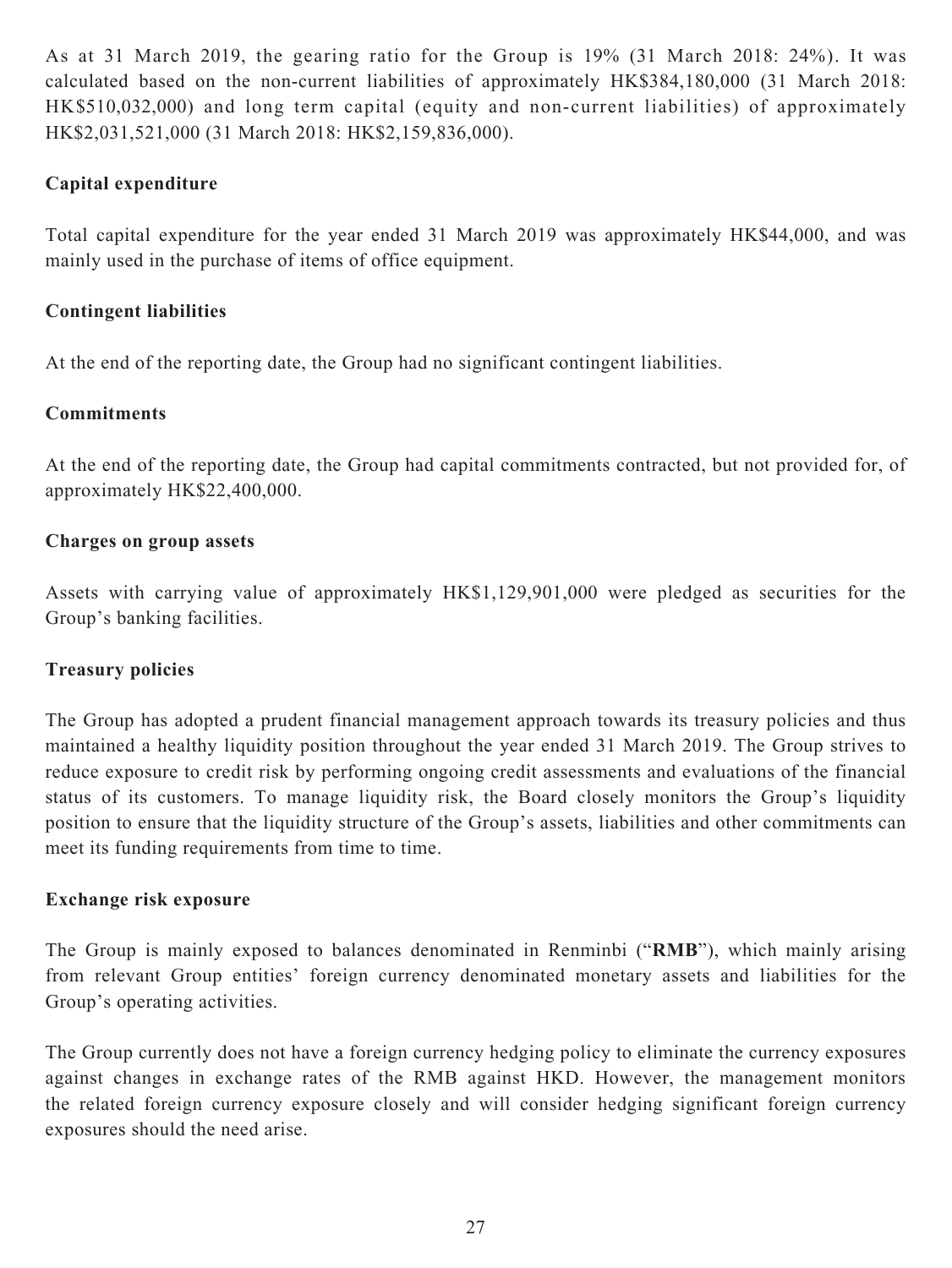#### **PROSPECTS**

#### **Property development and investment**

On 9 June 2005, the Group was granted the land use rights of a development site in Long Ting district of the city of Kaifeng, Henan Province, the PRC. The Directors intend to develop a residential and commercial complex on the site with an estimated gross floor area of approximately 221,000 square (sq.) metres. The name of this project is "**Century Place, Kaifeng**". Up to the date of this results announcement, the construction of a gross floor area of 190,000 sq. metres has been completed and the total sales contract sum achieved amounted to approximately RMB757 million. The remaining part of the land (Section G) is under construction, and it is expected the construction will be completed by first quarter of 2020 and the pre-sale will start in the second quarter of 2020.

#### **CURRENT USE AREA**

(approximately sq. metres)

| Section A | Investment properties – Shops (leased out)           | 54,000 |
|-----------|------------------------------------------------------|--------|
| Section C | Properties held for sales – Villas                   | 6,000  |
| Section F | Properties held for sales – Shops                    | 11,000 |
| Section G | Properties held for sales under development – Villas | 31,000 |

The Group plans to sell Section C when Section G is launched to the market. It is because these two areas are adjacent to each other and we believe the synergy effect can cause a higher return to the Group.

On 16 February 2012, the Group successfully won a bid for the acquisition of land use right of a residential and commercial site in the city of Kaifeng, the PRC. The name of this project is "**World Expo, Kaifeng**". The Directors intended to develop a residential and commercial complex on the site with an estimated gross floor area of approximately 95,000 sq. metres. Up to the date of this results announcement, gross floor area of approximately 80,000 sq. metres has been completed. It includes (i) two commercial buildings with gross floor area of approximately 14,000 sq. metres; (ii) an animation theatre with gross floor area of approximately 5,000 sq. metres; (iii) three residential building with gross floor area of approximately 59,000 sq. metres; and (iv) 25 street shops with gross floor area of approximately 2,000 sq. metres. The total sales contract sum achieved from the sales amounted to approximately RMB446 million. It is expected that the construction of the whole project will be completed by the end of 2019. The parts under construction is a hotel (gross floor area of approximately 15,000 sq. metres). The animation theatre is named "**Qing-Ming Riverside Anime Exhibition**" and was used to show the animation of 清明上河圖 which was shown in 2010 Shanghai Expo. The Board decided to terminate the animation business and is seeking for potential buyer for the animation theatre together with the remaining properties at the World Expo, Kaifeng, the PRC.

In September 2014, the Group was granted another land use right in city of Kaifeng, the PRC. The name of the project is Zhu Ji Lane ("**珠璣巷**"). The Directors have developed a commercial street project with a total gross floor area of approximately 13,000 sq. metres. It was put in use during 27th World Hakka Conference which was held in October 2014. As of the date of this results announcement, the project has been completed. The Group has entered into a sale and purchase agreement with an independent third party and such transaction is expected to be completed in the third quarter of 2019.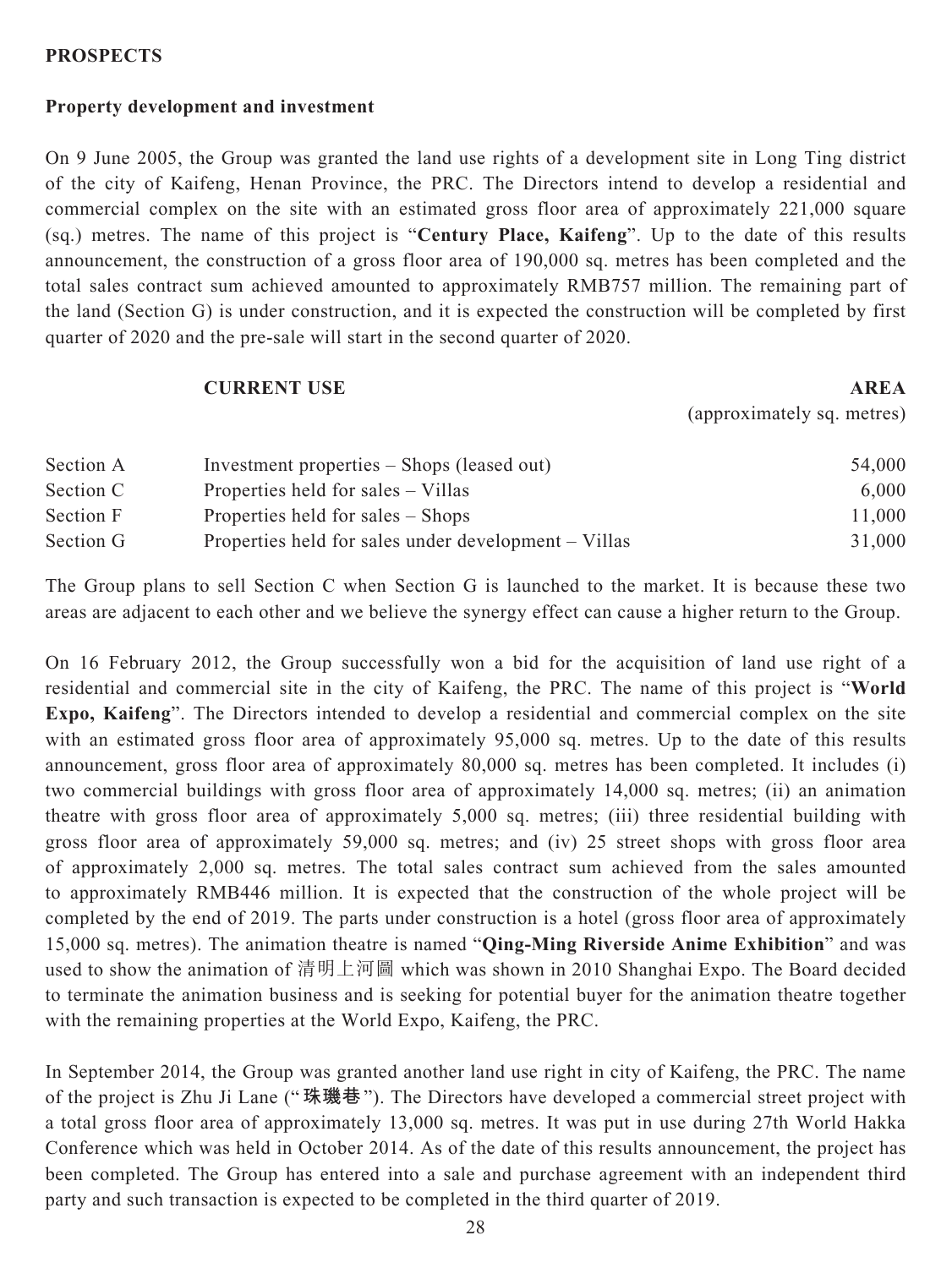The Board remains optimistic about the property market in Mainland China. With its good experience in the property market of the PRC, the Group may acquire additional land to enrich the Group's land reserve, specifically in Guangdong – Hong Kong – Macao Greater Bay Area which is adjacent to Hong Kong. However, the Group has no specific investment plan in relation to any particular project currently.

### *Proposed disposal of Hainan's properties*

Capitalised terms used herein this section shall have the same meanings as those defined in the announcement of the Company dated 6 May 2018.

The Vendor (being an indirect wholly-owned subsidiary of the Company) and the Purchaser are unable to reach conclusion on commercial terms regarding the set up of the Proposed Joint Venture. On 25 October 2018, a termination agreement was signed by the Company, the Vendor, the Purchaser and the Property holder. The Framework Agreement has been terminated and the Deposit has been refunded to the Purchaser accordingly. The Group is seeking for another potential buyer for the properties located in Haikou, the PRC.

### *Formation of a joint venture company for the property investment and/or redevelopment in Hong Kong*

On 15 October 2018, the Group has entered into a subscription agreement with Excel Castle International Limited ("**Excel Castle**") ("**Subscription Agreement**") pursuant to which the Group has conditionally agreed to subscribe for the subscription shares, representing 6% of the enlarged issued share capital of Excel Castle at the consideration of US\$900,000 (equivalent to approximately HK\$7.0 million) ("**Subscription**"). On the same date, the Group, Excel Castle and Southern Victory Investments Limited ("**SVIL**") have entered into a shareholders' agreement ("**Shareholders' Agreement**") governing the affairs of Excel Castle and the provision of the shareholder's loan with an amount up to HK\$62,980,000, which has taken effect on the completion date of the Subscription.

Excel Castle is an investment holding company to hold directly a company incorporated in Hong Kong that is engaged in the business of investment holding, property investment and/or redevelopment in Hong Kong and which in turn holds eight other wholly-owned subsidiaries (together with Excel Castle, collectively refereed to as "**Excel Castle Group**").

Each of SVIL and the Group agrees to make available a maximum contribution to Excel Castle of approximately HK\$1,100 million and HK\$70 million, respectively in various instalments in such amounts in proportion of their shareholding on such dates as from time to time to be determined by the board of directors of Excel Castle for the purpose of financing the business of the JV Group and/or the redevelopment project of the Excel Castle Group.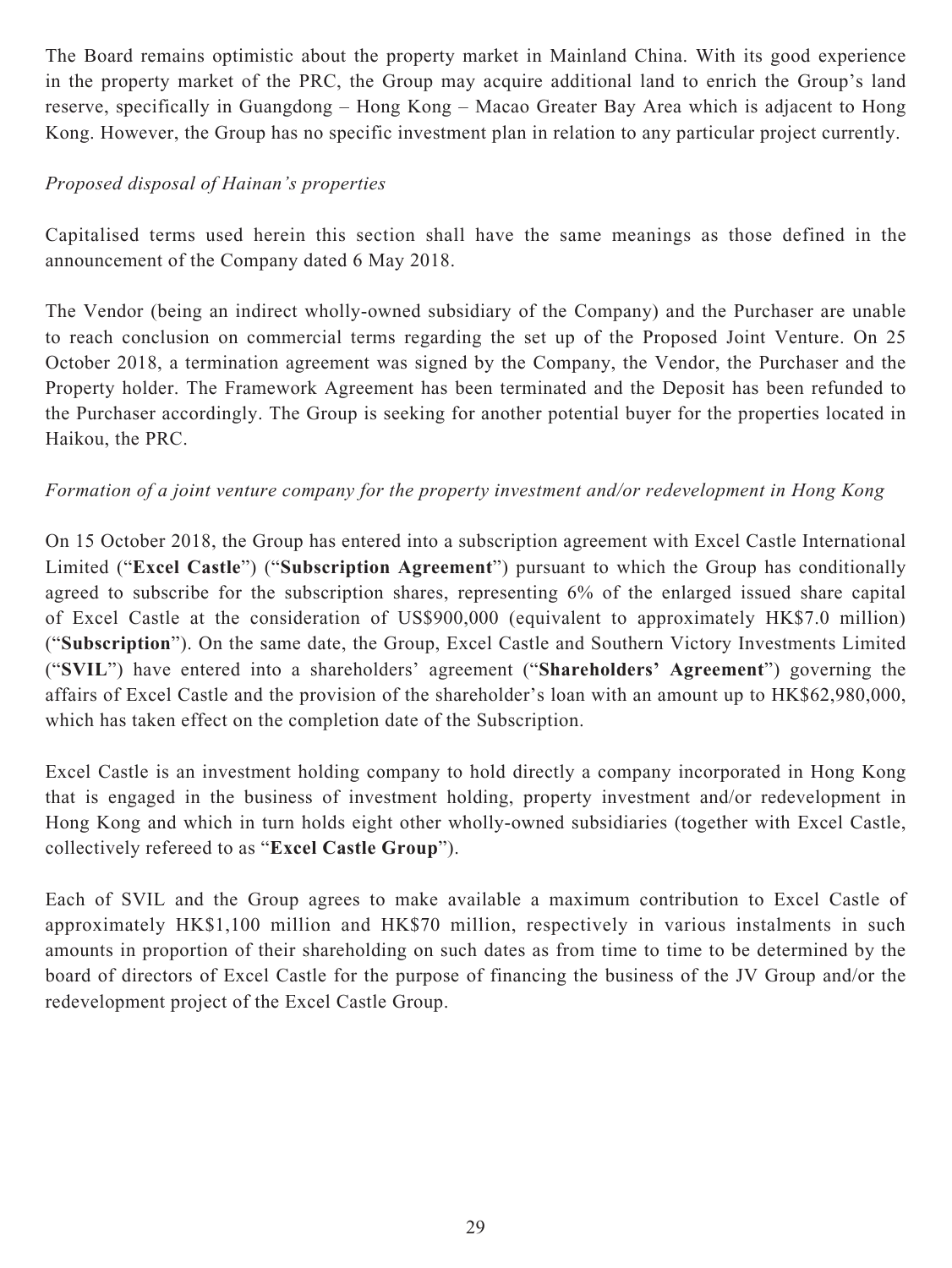The Directors (including the independent non-executive Directors) consider that the Subscription Agreement and the Shareholders' Agreement are on normal commercial terms. Taking into account the expected return to be generated from the proposed property development project through the investment in Excel Castle, the Directors consider that the terms of the Subscription Agreement and the Shareholders' Agreement are fair and reasonable and in the interests of the Company and the Shareholders as a whole.

The transaction was completed on 9 November 2018. As the Group does not have significant influence over Excel Castle, the investment is classified as equity investment at fair value through profit or loss.

### *Formation of companies for the property investment and/or redevelopment at Shanghai*

During the Reporting Period, the Group has invested into two properties projects at Shanghai, being the property redevelopment of residential apartments at Wuyi Road, Changning District, Shanghai ("**Project Embassy**") and properties redevelopment of offices and carparks at West Huaihai Road, Changning District, Shanghai, the PRC ("**Project Stone**"). Total investment on these two projects is about HK\$20 million.

Project Embassy is a low-rise building in Shanghai located next to the Embassy of Belgium. The building contains eight apartments with a total gross floor area of approximately 867 sq. meters. It is co-invested with an independent third party in a company registered in BVI in which the Group has 10% equity interest.

Project Stone is an office building, named as Shanghai City Point. It is located in a grade A mixeduse building in Changning district. The building contains four floors with total gross floor area of approximately 6,668 sq. meters and five underground parking spaces. This project is co-invested with the same independent third party as Project Embassy in a company registered in BVI in which the Group has 5% equity interest.

The Group intended to refurbish Project Embassy and Project Stone to realise the full value of the properties. The renovation works for these two projects are expected to be completed in late 2019. As the Group does not have significant influence over the BVI Companies, the investments are classified as equity investments at fair value through profit or loss.

Regarding the Starway Parkview South Station Hotel project ("**Project Parkview**"), it locates in Xuhui West Bund area, adjacent to Shanghai Botanical garden. The hotel was built in 2003 with a total gross floor area of approximately 7,319 sq. meters and 56 rooms. It is co-invested with an independent third party and the Group has 30% equity interest, which is accounted for as an associate. The hotel has been converted into 66-rooms rental apartments with communal recreational facilities and amenity retails. The renovation work of the Shanghai Parkview has been completed and the Group will focus on asset management and leasing business for it.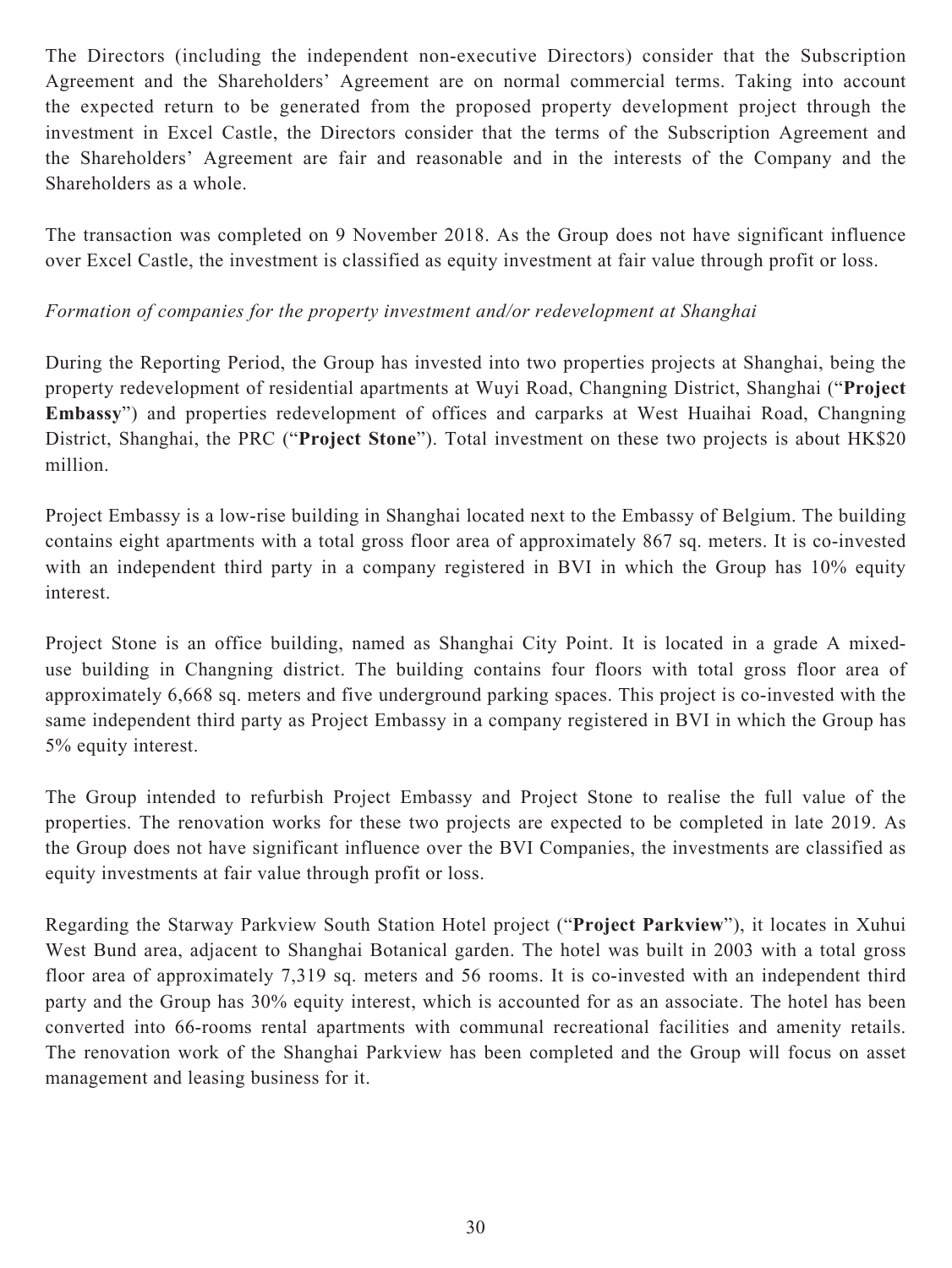In the anticipation of the uncertain and challenging economic environment and volatility in the market ahead, the Group will continue to adopt a cautious and proactive approach in managing its core investments and to look for sound and stable investment opportunities to produce sustainable returns for the Company's shareholders.

### *Participation in a real estate investment fund*

On 23 April 2019, the Group has entered into an shareholders' agreement with Pamfleet China GP II Limited ("**Pamfleet China**") to set up a fund for property investment. The Group owns 30% of the fund and the total investment is expected to be approximately USD1.125 million.

Pamfleet China is an independent and privately-owned real estate investment advisor with offices in Hong Kong, Singapore and Shanghai. Their experienced team seeks to create long-term value through knowledgeable deal sourcing, disciplined acquisitions, active asset management, rebranding and refurbishment with an emphasis on design, anticipating tenant and community requirements and delivering good value for money. Members of the management team of Pamfleet China have been involved in the selection and management of real estate investments throughout Asia for over 20 years.

The name of the abovementioned fund is Pamfleet Shanghai Real Estate Fund II ("**PSREFII**"). PSREFII will seek to capitalise on Pamfleet China's track record of its successful investments in under-performing, under-priced and distressed real estate with repositioning and value-add potential in Shanghai and other tier-one cities in Mainland China. The investment strategy of PSREFII is to continue Pamfleet China's track record of identifying, structuring and executing successful asset repositioning investments in Shanghai and other tier-one cities in Mainland China.

Pamfleet China and the Group operate with a flat organisational structure, which allows and encourages collaboration.

### **Trading of medical equipment and home security and automation products**

The increasing standard of living around the globe, especially in Hong Kong and major cities in the PRC, and increasing health awareness, in particular from high-income consumers living in the urban areas, together create additional demand for medical equipment. Consequently, this segment should continue to be a worthwhile investment. In the coming reporting period, we will expand our distribution channels and introduce a broader range of products to boost sales growth.

Also, with the increasing safety awareness in Hong Kong and major cities in the PRC, we expect a high demand for wired and wireless security devices and systems, which are relevant to management of residential estates, commercial offices, shops, hotels, hospitals, museums and prisons.

The Group will continue to adopt efficacious cost management strategies and maintain tight credit control measures to cope with challenges and to improve competitiveness within the volatile operating environment. The Directors will continue to make every effort to maximise the interests of the shareholders of the Company.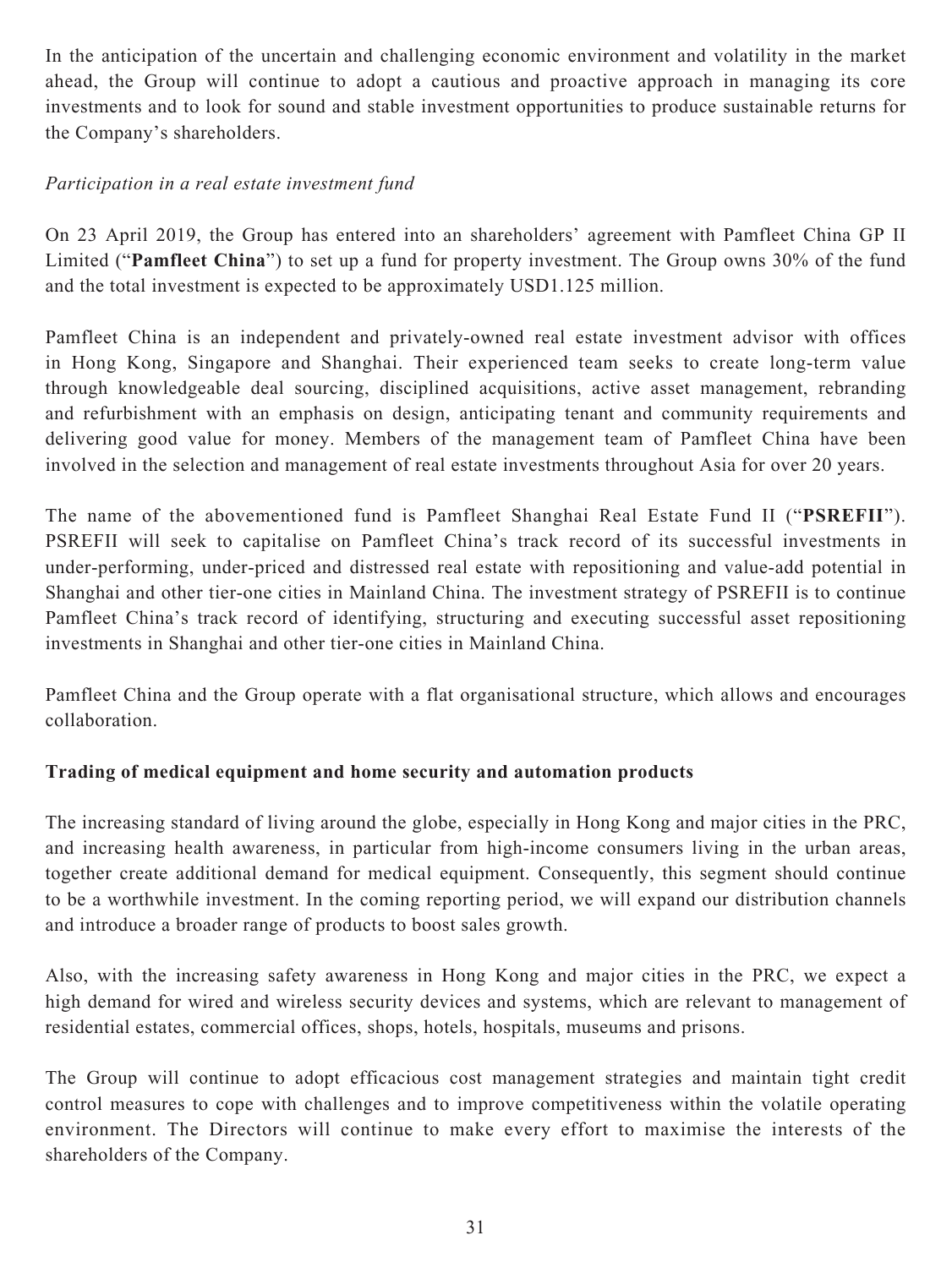During the year, the Group has set up an e-solution company that will be engaged in:

i) customs clearance and logistics services

Based on our experience and network in Indonesia and the PRC, we will provide customs clearance and logistics services to our potential customers who carry out trading services between these two countries. The services include clearance, inspection, insurance, warehouse storage, foreign exchange settlement, and import/export policy consultation.

ii) general trading and e-commerce services

We will import foreign products into Mainland China. Our potential customers include distributors and large supermarkets. Our online business platform partners include HIPAC ("**海拍客**") and PINDUODUO ("**拼多多**"). Our products include baby products, beverages and food.

### **Disposal of Deson Construction International Holdings Limited and its subsidiaries**

Reference is made to the joint announcement of the Company, Deson Construction International Holdings Limited and Energy Luck Limited ("**Energy Luck**") dated 12 April 2019 (the "**Joint Announcement**"). Unless otherwise defined, terms used herein have the same meanings as those defined in the Joint Announcement.

On 12 April 2019, Deson Development Holdings Limited ("**DDHL**"), Sparta Assets Limited ("**Sparta**") and Mr. Tjia Boen Sien ("**Mr. Tjia**") as sellers, Energy Luck as purchaser entered into the Sale and Purchase Agreement whereby each of DDHL, Sparta and Mr. Tjia has conditionally agreed to sell, and Energy Luck has conditionally agreed to purchase from each of DDHL, Sparta and Mr. Tjia, the Sale Shares, being in aggregate 361,302,082 DCIHL Shares, representing approximately 36.13% of the issued share capital of DCIHL at the Consideration of approximately HK\$79,486,000 (representing a purchase price of HK\$0.22 per Sale Share) ("**Transaction**").

Upon the Sale and Purchase Completion, each of the Company, DDHL, Sparta and Mr. Tjia will cease to have any shareholding interest in DCIHL and DCIHL will cease to be an associated company of the Company.

DCIHL is an investment holding company and the principal activities of its subsidiaries consist of (a) the construction business, as a main contractor and fitting-out works, as well as the provision of electrical and mechanical engineering services, mainly in Hong Kong, the PRC and Macau, and other construction related business; (b) investment in securities; and (c) investment in properties.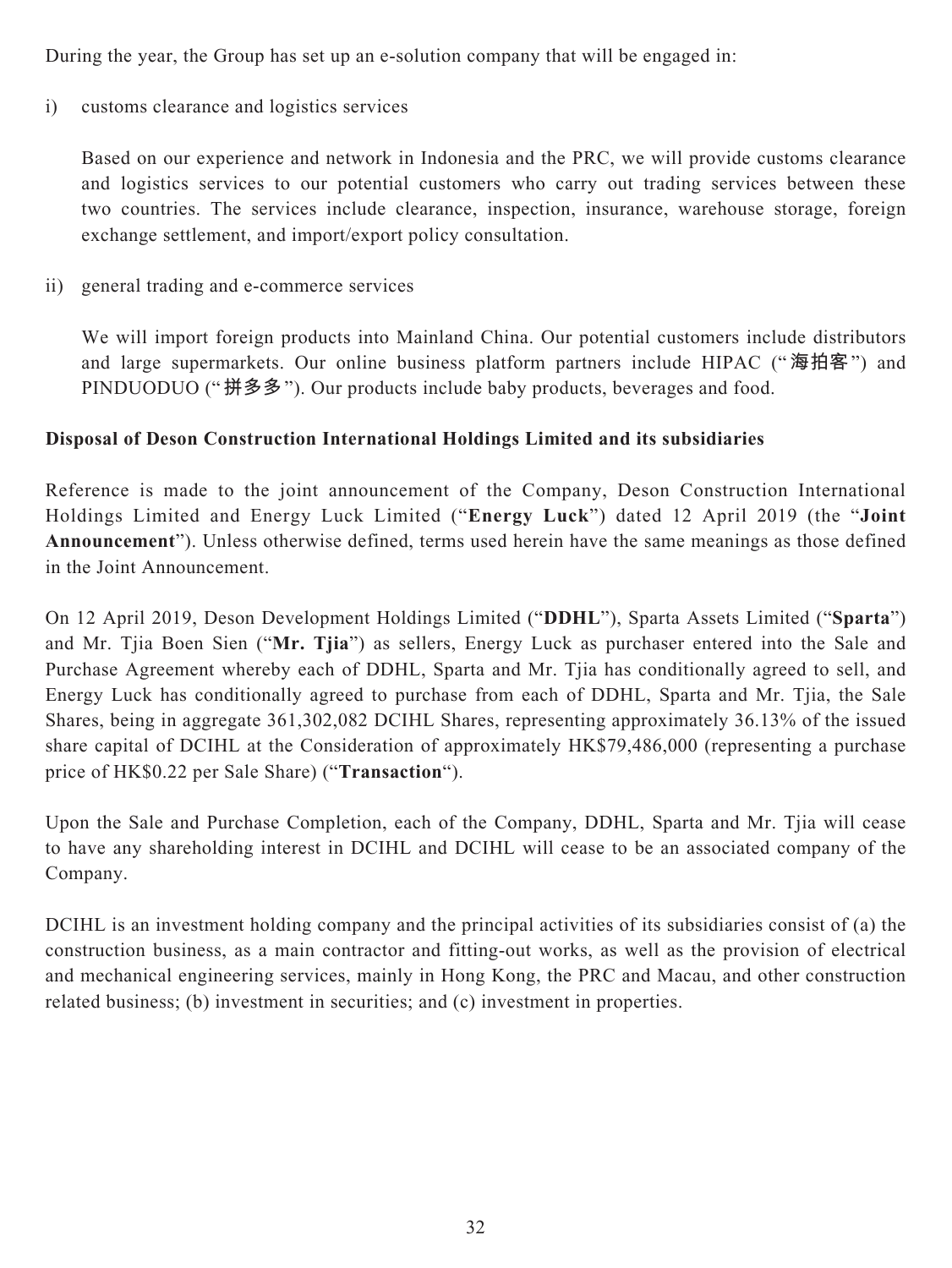The Board considers that the Disposal provides an attractive exit opportunity for the Group to realise its long term investment in DCIHL. The Disposal enables the Group to recycle capital into existing property development and investment business. The Directors are of the view that the Disposal will benefit the Group by realising its investment and also strengthen the liquidity and overall financial position of the Group. Having regard to the prevalent unstable economy and financial market conditions, the purpose of use of proceeds for development and expansion of the existing businesses, for general working capital purpose and for the return to the shareholders of the Company, the Board (including the independent non-executive directors of DDIHL) considers that the terms of the Sale and Purchase Agreement, the Sale Price and the Disposal, which have been determined on an arm's length basis, are fair and reasonable and on normal commercial terms and are in the interests of the Company and its Shareholders as a whole.

The Transaction has been approved by the shareholders of the Company at the Special General Meeting of the Company held on 11 June 2019.

For details, please refer to the Joint Announcement and the Circular of the Company dated 24 May 2019.

Based on consideration of HK\$0.22 per Sales Share, the investment in DCIHL has been impaired by HK\$27,190,000 to approximately HK\$68,589,000 which is the same as the consideration of the Transaction.

### **HUMAN RESOURCES**

As at 31 March 2019, the Group had 112 employees, 74 of whom were based in the PRC and the remaining employees were based in Hong Kong. The total employee benefits expenses include directors' emoluments for the year ended 31 March 2019 of approximately HK\$24.3 million as compared to approximately HK\$24.4 million in last year.

The remuneration policy and package of the Group's employees are reviewed and approved by the Directors. Apart from pension funds, in order to attract and retain a high caliber of capable and motivated workforce, the Group offers discretionary bonus and share options to staff based on individual performance and the achievements of the Group's targets.

### **EVENTS AFTER THE REPORTING PERIOD**

Details of the events after the reporting period are set out in note 13 to this results announcement.

### **PURCHASE, REDEMPTION OR SALES OF LISTED SECURITIES**

Neither the Company, nor any of its subsidiaries purchased, redeemed or sold any of the Company's listed securities during the year ended 31 March 2019.

### **CAPITAL STRUCTURE**

There was no change of the capital structure of the Company during the year ended 31 March 2019.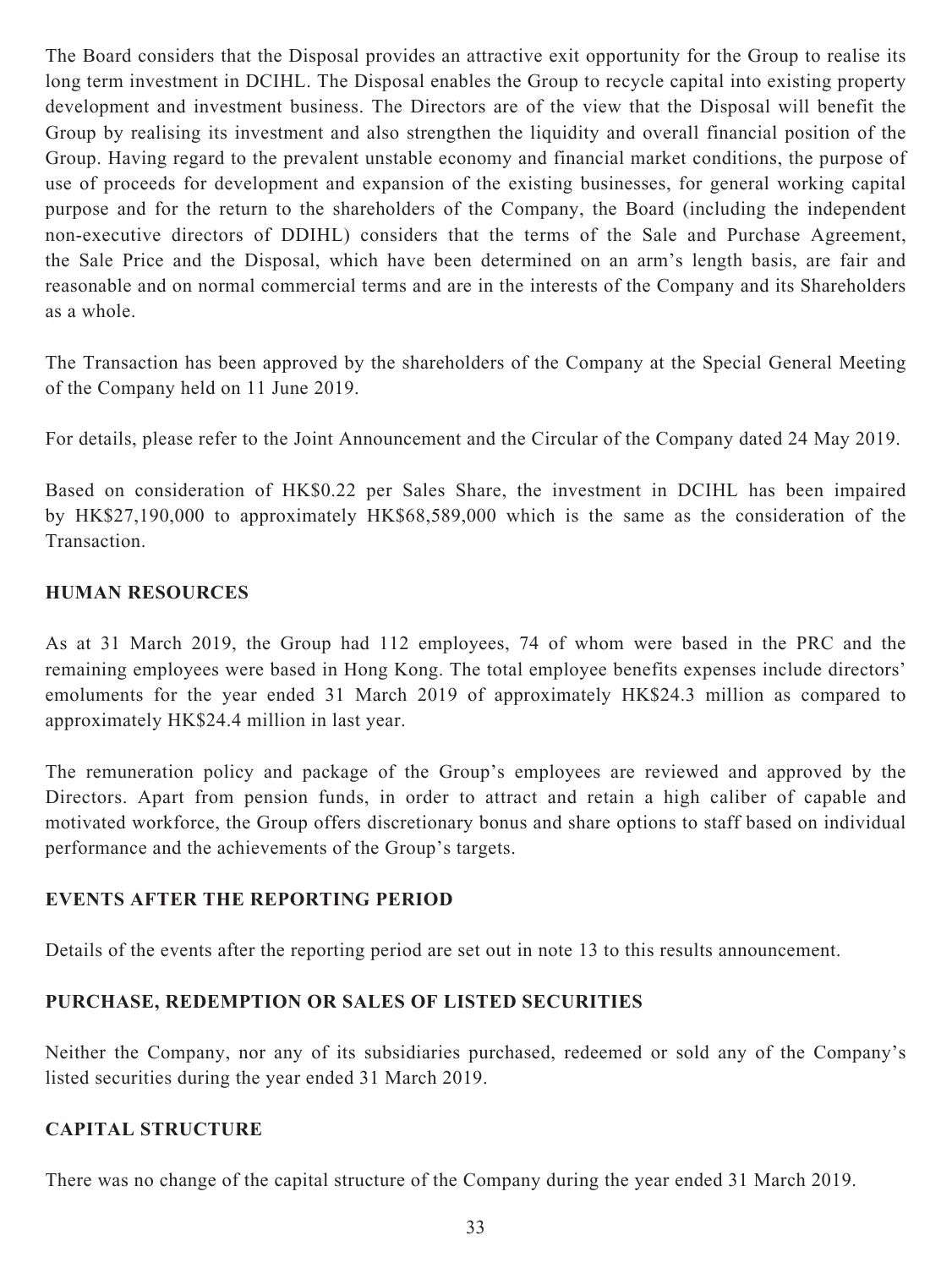### **PRE-EMPTIVE RIGHTS**

There are no provisions for pre-emptive rights under the Company's Bye-Laws or the laws of Bermuda which would oblige the Company to offer new shares on a pro rata basis to existing shareholders.

### **TAX RELIEF**

The Company is not aware of any relief from taxation available to shareholders by reason of their holding of the Company's shares.

### **CONTINUING CONNECTED TRANSACTIONS**

#### **Administrative services agreement**

On 1 April 2017, Grand On Enterprise Limited ("**Grand On**"), a wholly-owned indirect subsidiary of the Company, and Deson Development Limited ("**DDL**"), an associate of the Company, entered into an administrative services agreement ("**Administrative Services Agreement**"), pursuant to which DDL, as a service provider, has agreed to provide Grand On certain administrative services including provision of office facilities, utilities and equipment support, cleaning services, administrative support and information technology system and technical training support, for a term of two years from 1 April 2017 and ended on 31 March 2019. In consideration of the provision of such administrative services, Grand On shall pay to DDL a service fee, based on DDL's actual direct and indirect cost incurred in the supply and procuring of the supply of such services, including overheads, human and/or other resources. The annual service fee payable by Grand On to DDL for each of the financial years ended 31 March 2018 and 31 March 2019 did not exceed HK\$600,000.

On 7 March 2019, the Administrative Services Agreement was renewed for a term of one year from 1 April 2019 to 31 March 2020. The annual service fee payable by Grand On to DDL for the year ending 31 March 2020 is not expected to exceed HK\$480,000.

#### **Leases of office premises in Hong Kong**

(i) On 15 April 2017, Grand On as landlord and DDL as tenant, entered into a tenancy agreement, for the rental of certain portions of the Nanyang Plaza property located at 11th Floor of Nanyang Plaza, 57 Hung To Road, Kwun Tong, Kowloon, Hong Kong with an aggregate floor area of approximately 9,500 square feet ("**sq. ft.**") and the joint rights to occupy and use a common area with aggregate floor area of approximately 3,200 sq. ft. The term of tenancy was from 1 April 2017 to 31 March 2019, with a rental of HK\$143,000 per month payable in advance. The annual rental fee payable by DDL to Grand On for each of the financial years ended 31 March 2018 and 31 March 2019 did not exceed HK\$1,716,000.

On 15 April 2019, the tenancy agreement was renewed for a term of one year from 1 April 2019 to 31 March 2020, with a rental of HK\$209,000 per month payable in advance. The annual rental fee payable by DDL to Grand On for the year ending 31 March 2020 is not expected to exceed HK\$2,508,000.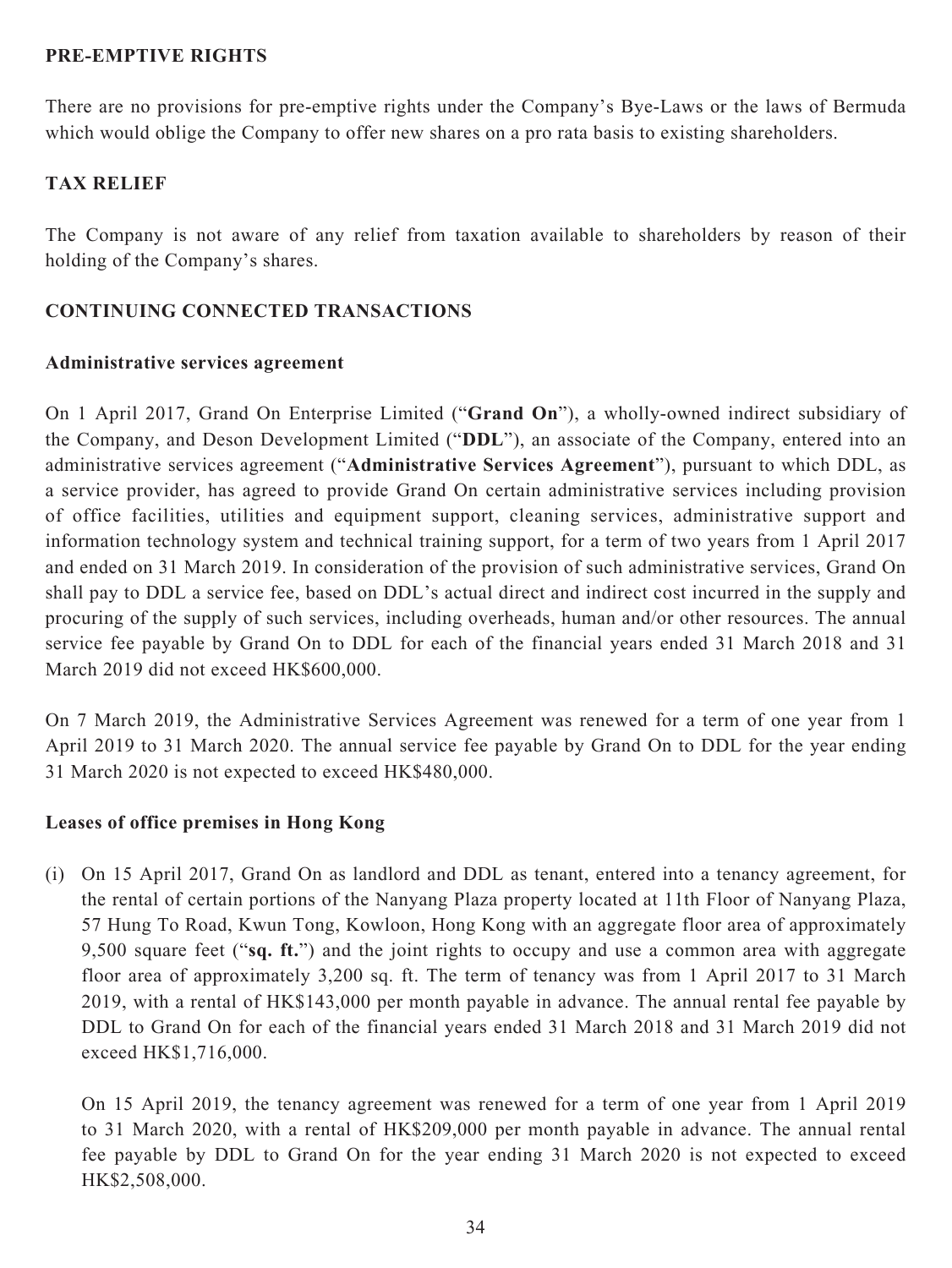(ii) On 1 April 2018, the Group entered into a tenancy agreement ("**Tenancy Agreement**") with Fitness Concept Limited, a company wholly-owned by Mr. Tjia Boen Sien ("**Mr. Tjia**"), the Managing Director and Deputy Chairman and a substantial shareholder of the Company, for the leasing of a property of the Group in Hong Kong. The tenancy agreement was contracted for three years commencing from 1 April 2017, and the monthly rent payable was HK\$25,500. The rental income earned during the year ended 31 March 2019 from this tenancy agreement was approximately HK\$306,000.

Given that Mr. Tjia is the Managing Director and Deputy Chairman of the Company and has an approximately 42.81% equity interest in the Company at the time entering into the Tenancy Agreement, Mr. Tjia is a connected person of the Company within the meaning of the Listing Rules, the transactions therefore constitute connected transactions of the Company.

As each of the applicable percentage ratios of the transactions was less than 5% and the total considerations involved were less than HK\$3,000,000, pursuant to Rule 14A.33 of the Listing Rules, the transactions were exempted from the reporting, annual review, announcement and independent shareholders' approval requirements of the Listing Rules.

### **CORPORATE GOVERNANCE**

In the opinion of the Board, the Company has complied with most of the code provisions ("**Code Provisions**") as set out in the Code on Corporate Governance Practices ("**CG Code**") as contained in Appendix 14 to the Listing Rules save for the deviation from the Code Provision A.4.1, details of which are explained below. The Company regularly reviews its corporate governance practices to ensure that these continue to meet the requirements of the CG Code.

### **Summary of deviation of the CG Code:**

Code Provision A.4.1

Code Provision A.4.1 stipulates that non-executive directors should be appointed for a specific term, subject to re-election.

The independent non-executive directors are not appointed for a specific term. However, all independent non-executive directors are subject to the retirement and rotation once every three years in accordance with the Company's Bye-Laws. As such, the Board considers that sufficient measures have been taken to ensure that the Company's corporate governance practices are comparable with those in the Code.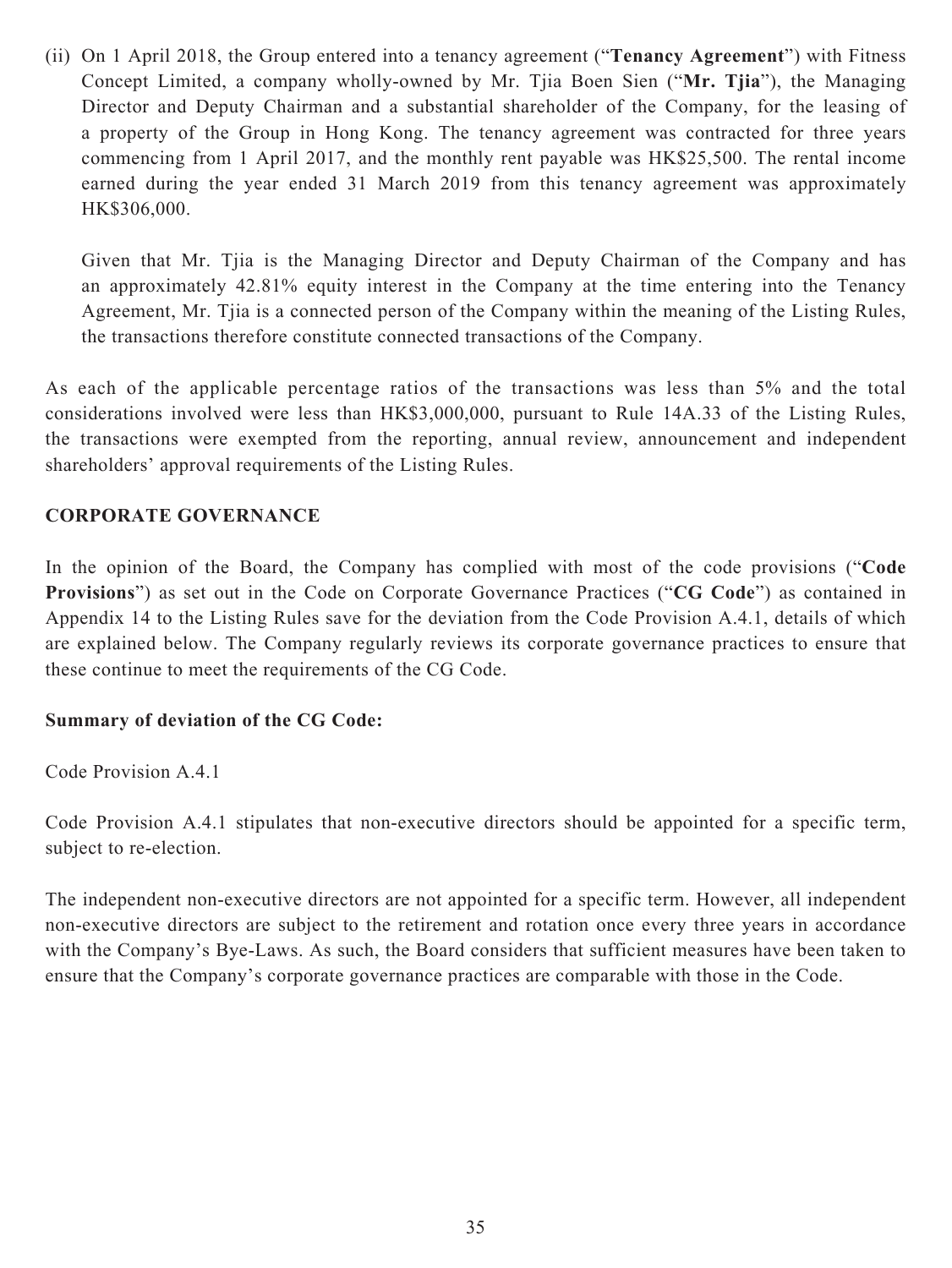### **MODEL CODE FOR SECURITIES TRANSACTIONS**

The Company has adopted the Model Code for Securities Transactions by Directors of Listed Issuers (the "**Model Code**") as set out in Appendix 10 to the Listing Rules. Specific enquiry has been made of all the Directors and the Directors have confirmed that they have complied with the Model Code throughout the year ended 31 March 2019. The Company has adopted the same Model Code for securities transactions by employees who are likely to be in possession of unpublished price-sensitive information of the Company. No incident of non-compliance of the Model Code by the relevant employees was noted by the Company.

### **REVIEW OF PRELIMINARY RESULTS ANNOUNCEMENT BY INDEPENDENT AUDITOR**

The figures in respect of the Group's consolidated statement of financial position, the consolidated statement of profit or loss, the consolidated statement of comprehensive income and the related notes thereto for the year ended 31 March 2019 as set out in this preliminary results announcement have been agreed by the Company's auditor, Ernst & Young ("**EY**"), to the amounts set out in the Group's draft consolidated financial statements for the year. The work performed by EY, in this respect did not constitute an assurance engagement in accordance with Hong Kong Standards on Auditing, Hong Kong Standards on Review Engagements or Hong Kong Standards on Assurance Engagements issued by the HKICPA and consequently no assurance has been expressed by EY on the preliminary results announcement.

### **AUDIT COMMITTEE**

The Company has an audit committee which was established in accordance with the requirements of the CG Code for the purpose of reviewing and providing supervision over the Group's internal controls, risk management and financial reporting matters including the review of the annual results for the year ended 31 March 2019, and adequacy of resources and qualifications of the Company's accounting staff. The audit committee comprises of three independent non-executive directors of the Company, namely Dr. Ho Chung Tai, Raymond, Ir Siu Man Po and Mr. Siu Kam Chau. Mr. Siu Kam Chau is the Chairman of the committee.

The annual results of the Group for the year ended 31 March 2019 have been reviewed by the audit committee members who have provided advice and comment thereon.

### **SIGNIFICANT INVESTMENTS, MATERIAL ACQUISITIONS AND DISPOSAL**

Except for the investments made to Project Stone, Project Embassy, Excel Castle under the section headed "**Prospects**", and the disclosure in note 12 and 13 to this results announcement, the Group did not have any other significant investment, material acquisition or disposal during the year.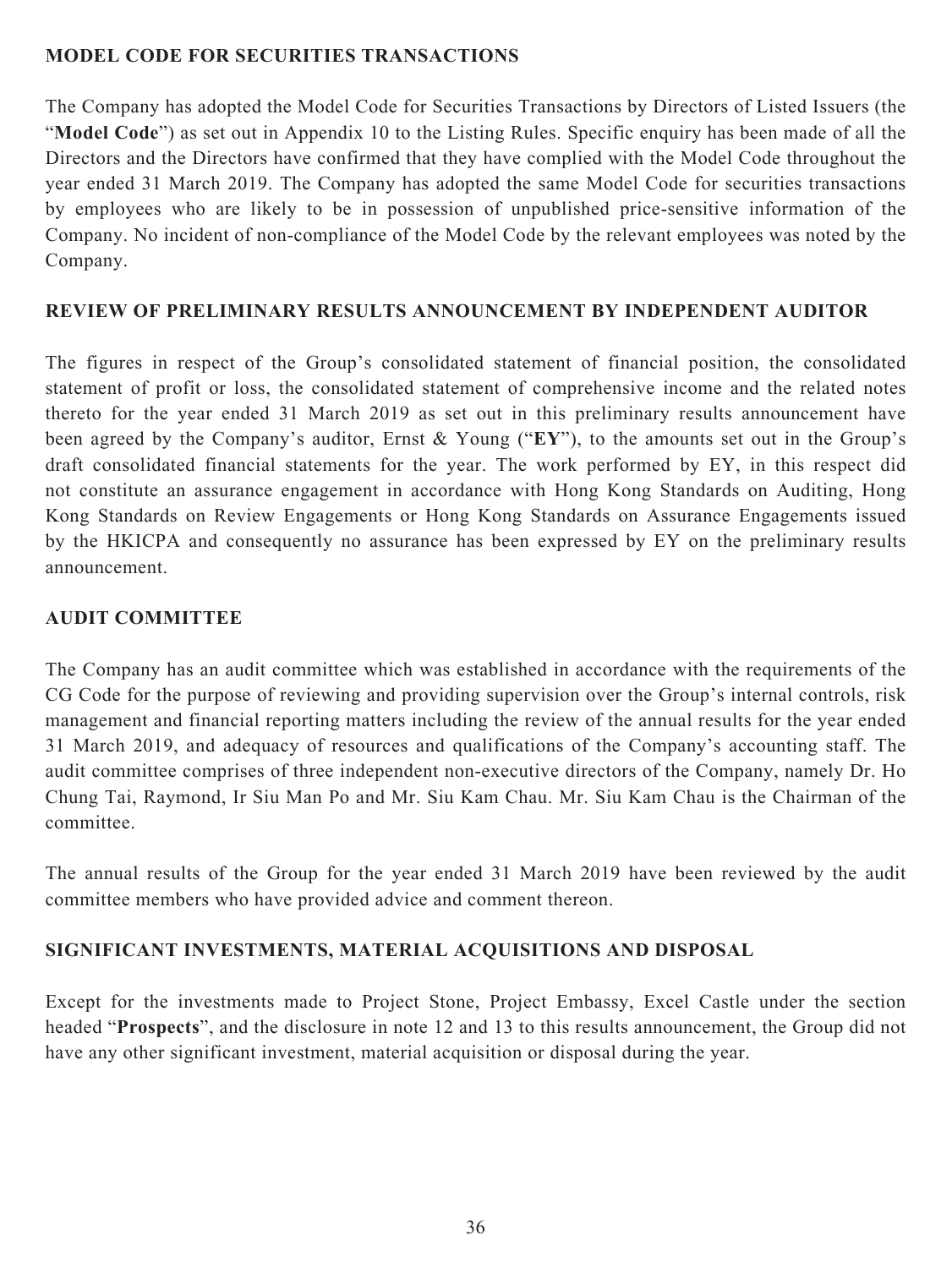### **ANNUAL GENERAL MEETING**

It is proposed that the forthcoming annual general meeting of the Company (the "**AGM**") will be held on Monday, 13 August 2019. A notice convening the AGM will be published and despatched to the Company's shareholders in the manner required by the Listing Rules in due course.

### **CLOSURE OF REGISTER OF MEMBERS**

- (a) For the purpose of determining the qualification as shareholders of the Company to attend and vote at the AGM, the register of members of the Company will be closed from 15 August 2019 to 20 August 2019, both days inclusive. In order to qualify as shareholders of the Company to attend and vote at the AGM, unregistered holders of shares of the Company are required to lodge all transfer documents accompanied by the relevant share certificates with the Company's branch share registrar and transfer office in Hong Kong, Tricor Tengis Limited at Level 54, Hopewell Centre, 183 Queen's Road East, Hong Kong for registration not later than 4:30 p.m. on 14 August 2019.
- (b) For the purpose of determining the entitlement to the proposed final dividend (subject to the approval of the shareholders at the AGM), the register of members of the Company will be closed from 27 August 2019 to 29 August 2019, both days inclusive. In order to qualify for the entitlement to the proposed final dividend, unregistered holders of shares of the Company are required to lodge all transfer documents accompanied by the relevant share certificates with the Company's branch share registrar and transfer office in Hong Kong, Tricor Tengis Limited at Level 54, Hopewell Centre, 183 Queen's Road East, Hong Kong for registration not later than 4:30 p.m. on 26 August 2019. Final dividend is payable on 17 September 2019 to shareholders of record on 29 August 2019.

### **DIVIDEND**

No interim dividend was paid during the year (2018: Nil).

On 11 June 2019, the Company declared a special dividend of HK0.5 cent per ordinary share.

The Directors recommend the payment of a final dividend of HK0.5 cent (2018: HK0.5 cent) per share in respect of the year.